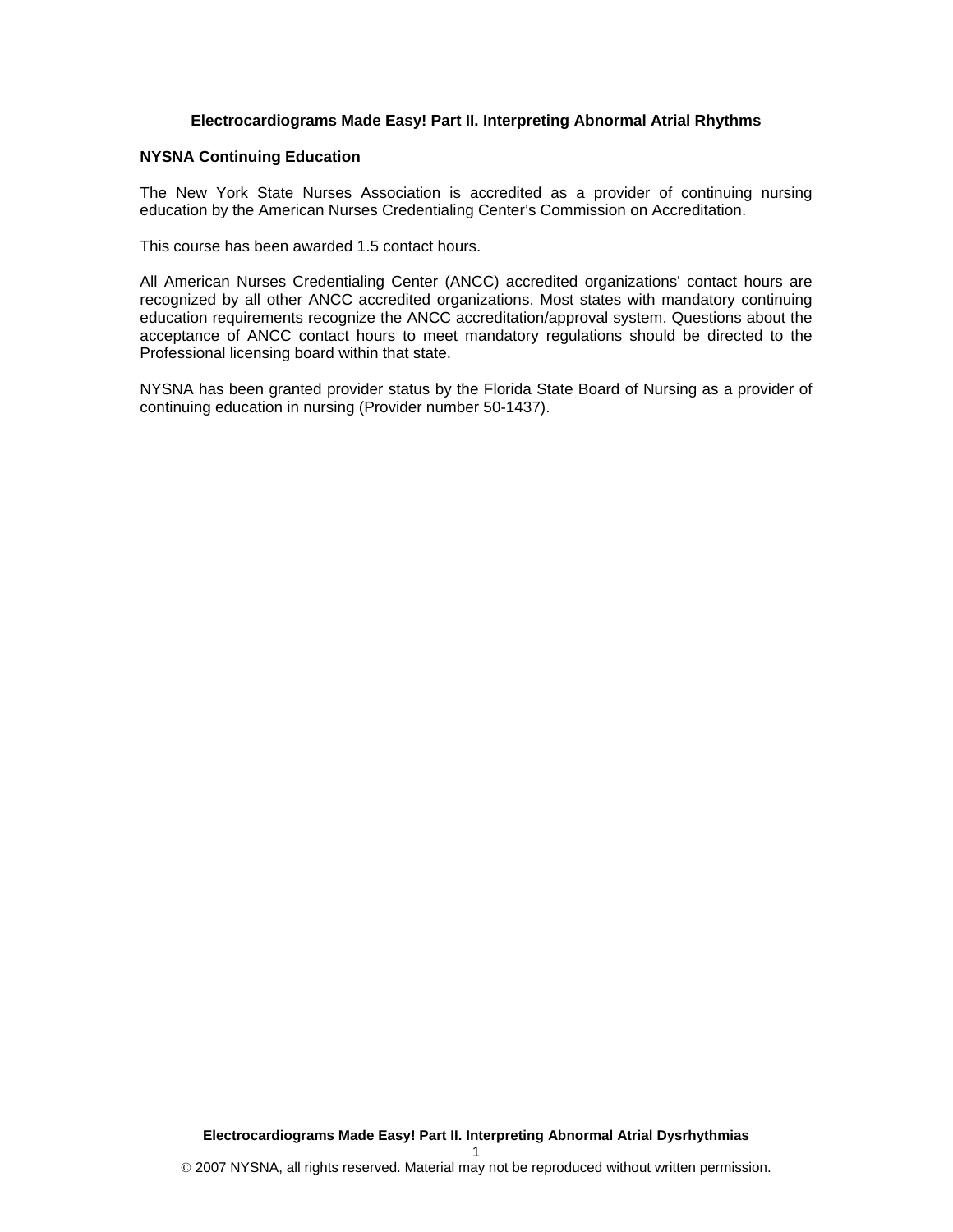## **How to Take This Course**

Please take a look at the steps below; these will help you to progress through the course material, complete the course examination and receive your certificate of completion.

### 1. **REVIEW THE OBJECTIVES**

The objectives provide an overview of the entire course and identify what information will be focused on. Objectives are stated in terms of what you, the learner, will know or be able to do upon successful completion of the course. They let you know what you should expect to learn by taking a particular course and can help focus your study.

## 2. **STUDY EACH SECTION IN ORDER**

Keep your learning "programmed" by reviewing the materials in order. This will help you understand the sections that follow.

## 3. **COMPLETE THE COURSE EXAM**

After studying the course, click on the "Course Exam" option located on the course navigation toolbar. Answer each question by clicking on the button corresponding to the correct answer. All questions must be answered before the test can be graded; there is only one correct answer per question. You may refer back to the course material by minimizing the course exam window.

## 4. **GRADE THE TEST**

Next, click on "Submit Test." You will know immediately whether you passed or failed. If you do not successfully complete the exam on the first attempt, you may take the exam again. If you do not pass the exam on your second attempt, you will need to purchase the course again.

## 5. **FILL OUT THE EVALUATION FORM**

Upon passing the course exam you will be prompted to complete a course evaluation. You will have access to the certificate of completion **after you complete the evaluation**. At this point, you should print the certificate and keep it for your records.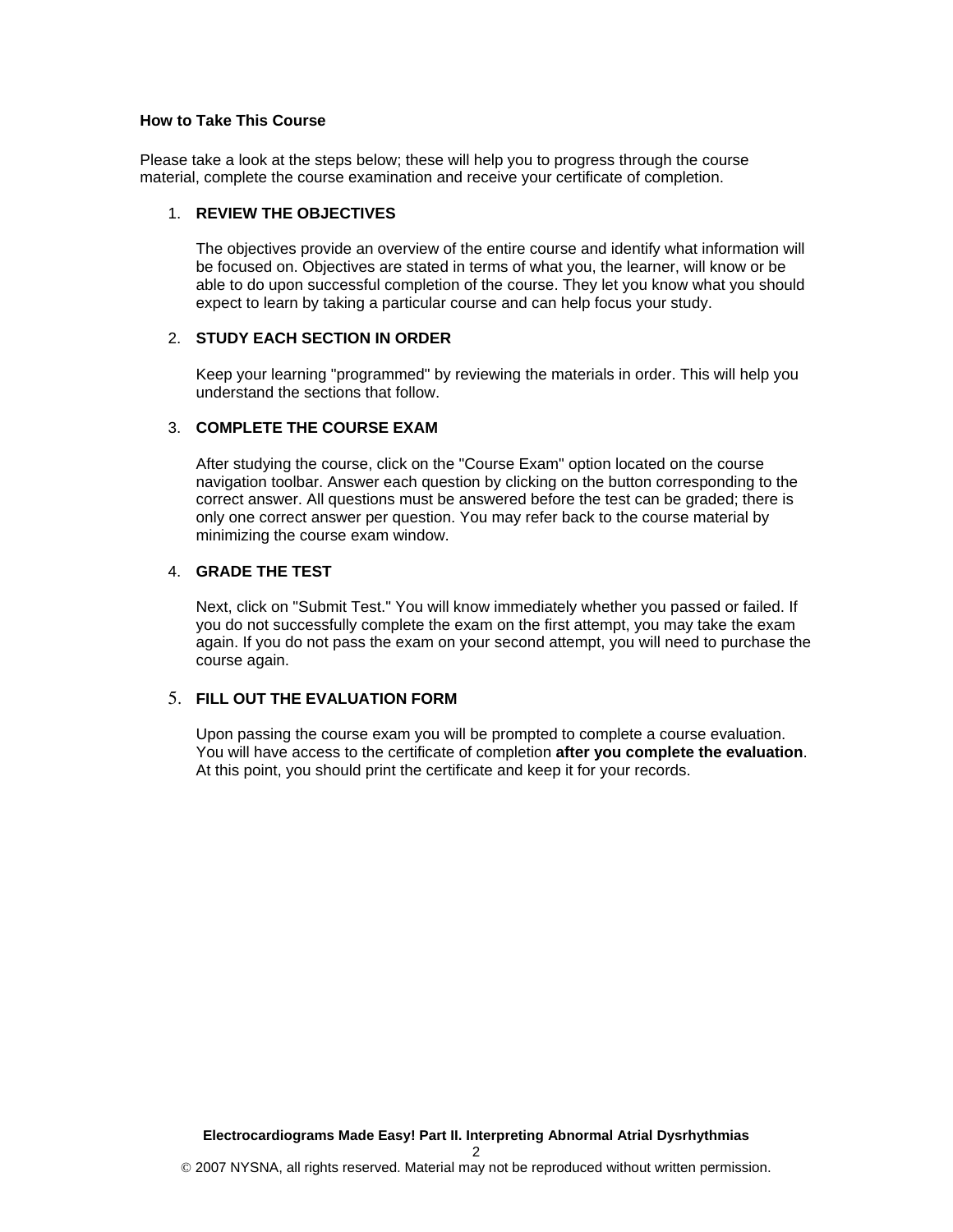### **Introduction**

Electrocardiograms Made Easy! is a series of three courses comprised of: Basic ECG Interpretations, Interpreting Abnormal Atrial Rhythms, and Interpreting Ventricular Dysrhythmias.

Part II. Interpreting Abnormal Atrial Rhythms (the second course in the series) will move beyond the concepts learned in Electrocardiograms Made Easy! – Part I. Basic ECG Interpretations. In achieving this we will advance the concepts related to electrical physiology and the electrocardiogram, focusing on different rhythm presentations, and the mechanical and electrical process involved. To achieve this, the pathophysiology behind differing dysrhythmias will be presented, allowing conceptualization of the mechanical/electrical processes occurring in the dysfunctional cardiac cycle. This assumes that the learner is competent in the basic electrocardiogram principles. If needed please refer to the first course in this series.

Cardiovascular disease is composed of heart disease and cerebro-vascular accidents (strokes). Respectively they are the leading and third leading cause of death in the United States. Together they account for the death of 950,000 Americans each year (Centers for Disease Control and Prevention [CDC], 2005). More broadly, 61 million Americans (almost one in four) suffer from some form of cardiovascular disease (CDC, 2005). With tightening purse strings, the impact of cardiovascular diseases on healthcare resources is astounding. The Center for Disease Control and Prevention (CDC) estimates that in 2003 the cost of cardiovascular disease to the economy was \$351 billion (CDC, 2005). So what does this mean to me?

As active participants in healthcare you will undoubtedly come in contact with the one in four Americans who have cardiovascular disease. This contact may be in any setting: from an emergency department, surgical ward, rehabilitation, or your own family home. So it is important to be familiar with and understand the basics of one of the easiest, most cost-effective, noninvasive tests performed to assess cardiac function: the electrocardiogram (ECG). It is important to be able to interpret electrocardiograms in order for the skilled registered nurse to initiate timely interventions.

This course will describe atrial dysrhythmias. It is built on the knowledge gained from the previous Basic ECG Interpretations course. The dysrhythmias discussed result from various abnormalities in the conduction of electrical impulses around the AV node or above. Deciphering the P wave on the ECG strip is the clue for determining the possible problems with the electrical/mechanical conduction.

### **Content Outline**

- Advancing Electro Physiology
- Essentials Review
- Introduction to dysrhythmias
- Atrial dysrhythmias etiology
- Atrial dysrhythmias
	- 1. Sinus Bradycardia
	- 2. Sinus Tachycardia
	- 3. Supraventricular Tachycardia
	- 4. Atrial Fibrillation
	- 5. Atrial Flutter
	- 6. Junctional Rhythm
	- 7. Accelerated Junctional Rhythm
- Summary

3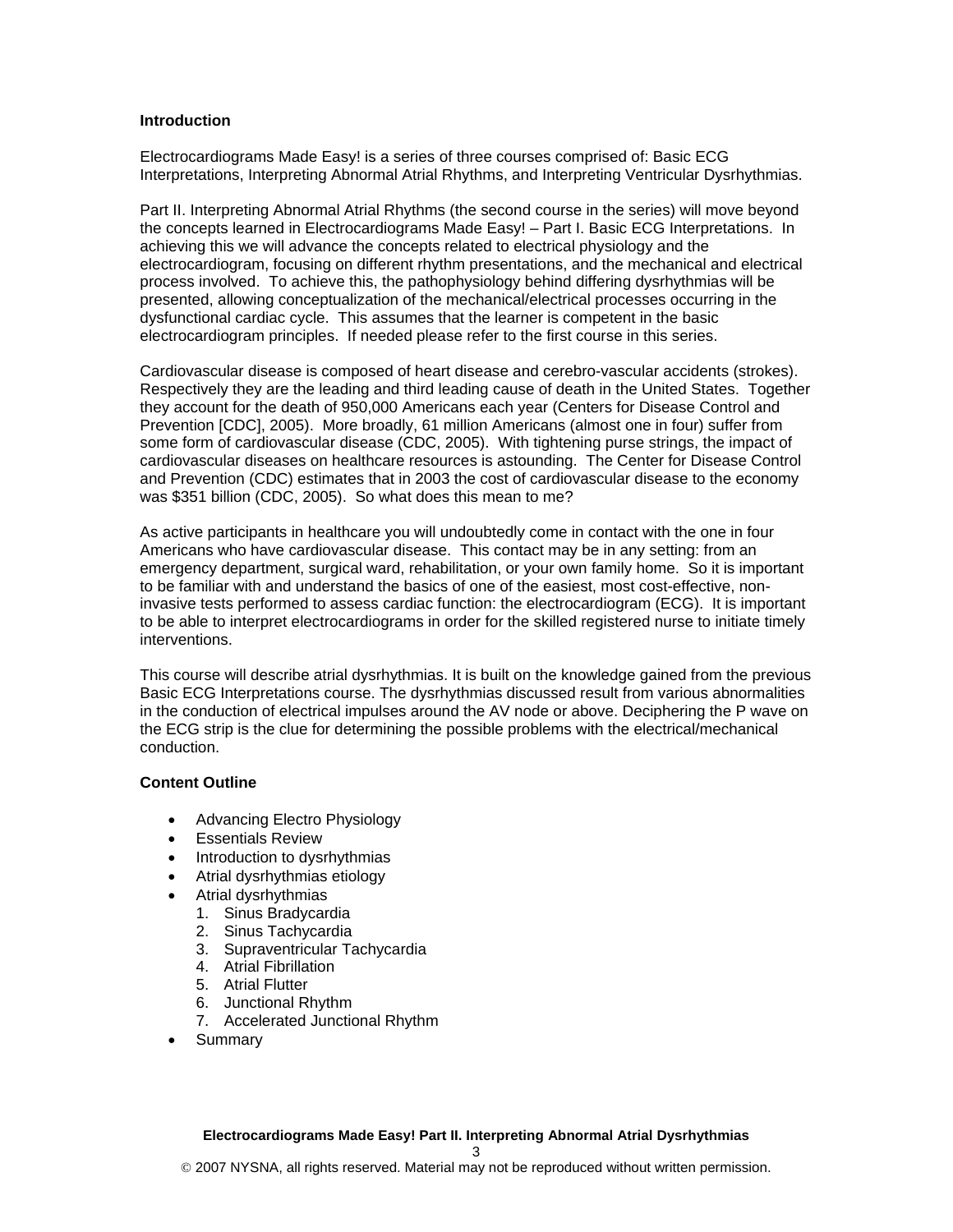# **Course Objectives**

Upon the completion of this course the learner will be able to:

- Identify the most common dysrhythmias originating from the atrium
- Differentiate the characteristics of the three pace makers
- Identify a heart rate site of impulse stimulus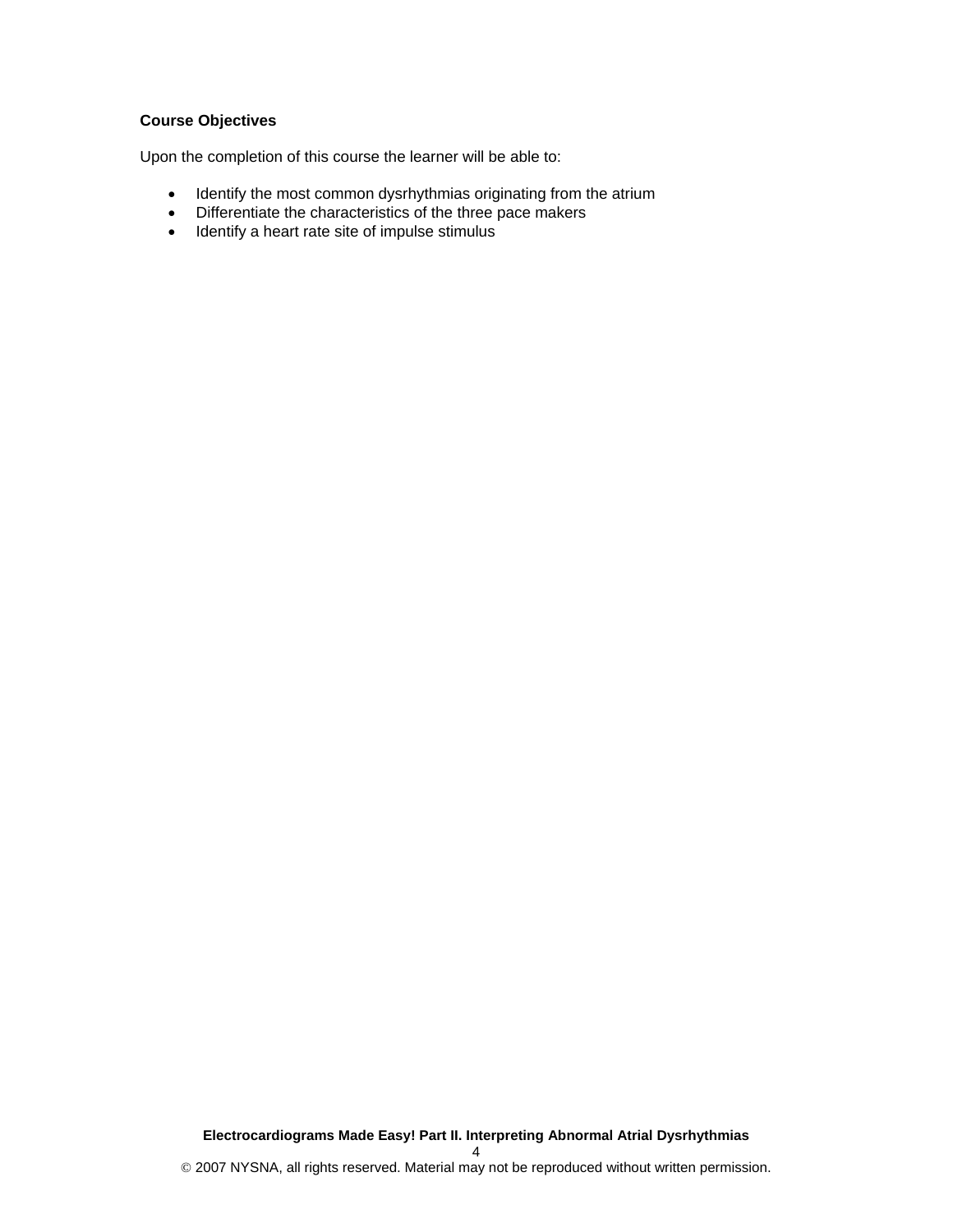### **About the Author**

**David Pickham, MN, RN,** began his nursing education at the University of Newcastle in New South Wales, Australia. He has since worked as a registered nurse focusing on emergency medicine in Australia, Canada, and the United States. He has a master's of nursing in advanced practice and currently is a doctoral candidate at the University of California. His interests lie specifically in the field of electrocardiography (also known as ECG or EKG) which led him to create courses on Electrocardiograms Made Easy!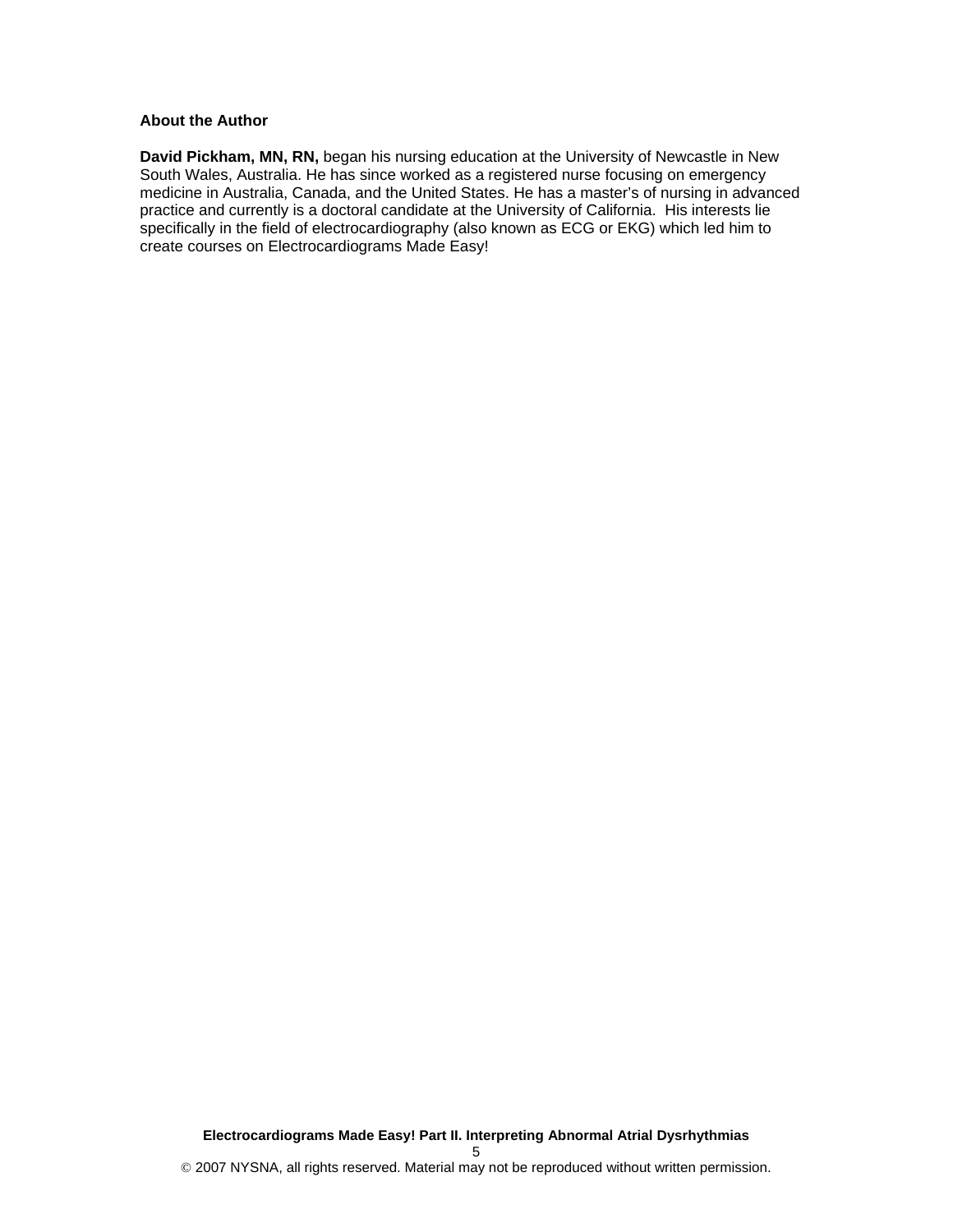## **Advancing Electro Physiology**

Normal cardiac function relies on the flow of electrical impulses in a coordinated manner (Lilly, 2002). Any variation from this results in what is termed as a dysrhythmia. As you probably recall from Part I. Basic ECG Interpretations, the SA node is the heart's *natural pacemaker*. It has an intrinsic firing rate at rest of 60-100 beats per minute. Simply stated, the SA node (when functioning normally) will generate an electrical impulse 60-100 times each minute. Other cells within the heart also have the potential to act as a "pacemaker" if required. These cells are described as *latent pacemakers*. Latent pacemakers do not have the same intrinsic firing rates as the natural pacemaker (this is due to refractory periods after depolarization at these sites - not very important for us at the moment). The AV node and the Bundle of His has an intrinsic fire rate of 50-60 beats per minute, while the Purkinje fibers (the ventricles) will fire at a rate of 30-40 beats per minute (Lilly, 2002). These pacemakers act as a kind of "back-up quarterback," waiting to step in and initiate impulses if there is a blockage or disruption of the electrical signal conduction from the SA node.

| <b>Intrinsic Pacemaker Rates</b> |                       |  |
|----------------------------------|-----------------------|--|
| <b>Pacemaker</b>                 | <b>Intrinsic Rate</b> |  |
| SA node                          | 60-100                |  |
| AV node and Bundle of His        | 50-60                 |  |
| Purkinje fibers                  | $30-40$               |  |

So what is the importance of knowing about other pacemakers?

Any change in electrical impulse initiation and conduction will be represented on an ECG. Knowing the characteristics associated with these three areas will help identify the origin of the pacemaker. So far you already know the characteristics associated with normal sinus rhythm. Read on to find out how to spot rhythm changes and to learn to identify what they mean.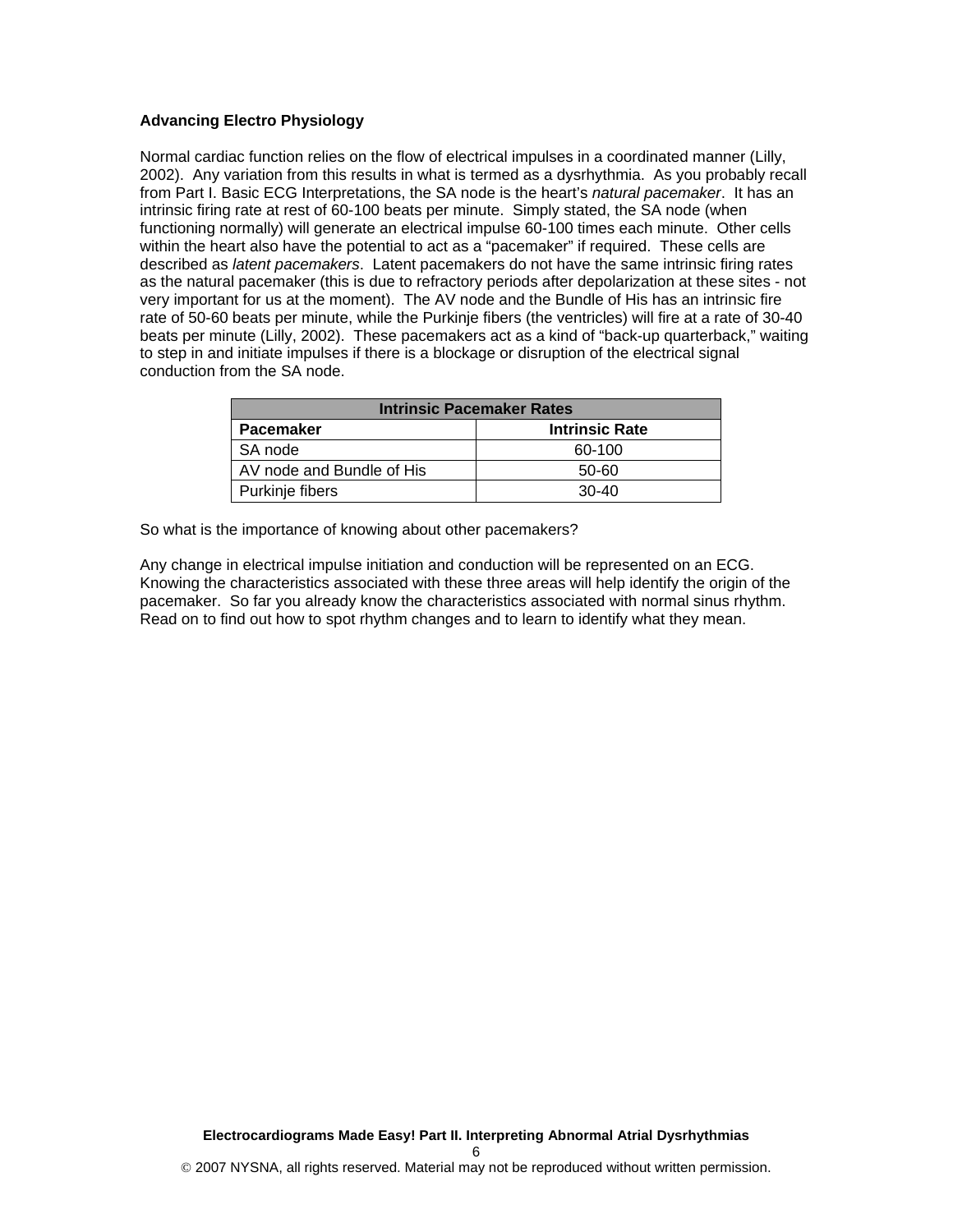### **Essentials Review**

Before we go on, let's summarize some of the rules you learned in Part I. Basic ECG Interpretations.

With each rhythm strip we are going to answer these five questions:

- 1. What is the rate?
- 2. Is the rhythm regular or irregular?
- 3. Is the P wave present?
- 4. Is the PR interval fixed or varied?
- 5. Is the QRS complex wide or narrow?

To do this we also need to remember the wave intervals.

| <b>Normal Wave Intervals</b> |                                               |  |
|------------------------------|-----------------------------------------------|--|
| <b>Characteristic</b>        | <b>Normal limits</b>                          |  |
| <b>PR</b> interval           | $0.12 - 0.20$ seconds. $(3 - 5)$ small boxes) |  |
| <b>QRS</b> complex           | $0.04 - 0.12$ seconds. $(1 - 3)$ small boxes) |  |
| I QT interval                | Less than 0.40 seconds. (10 small boxes)      |  |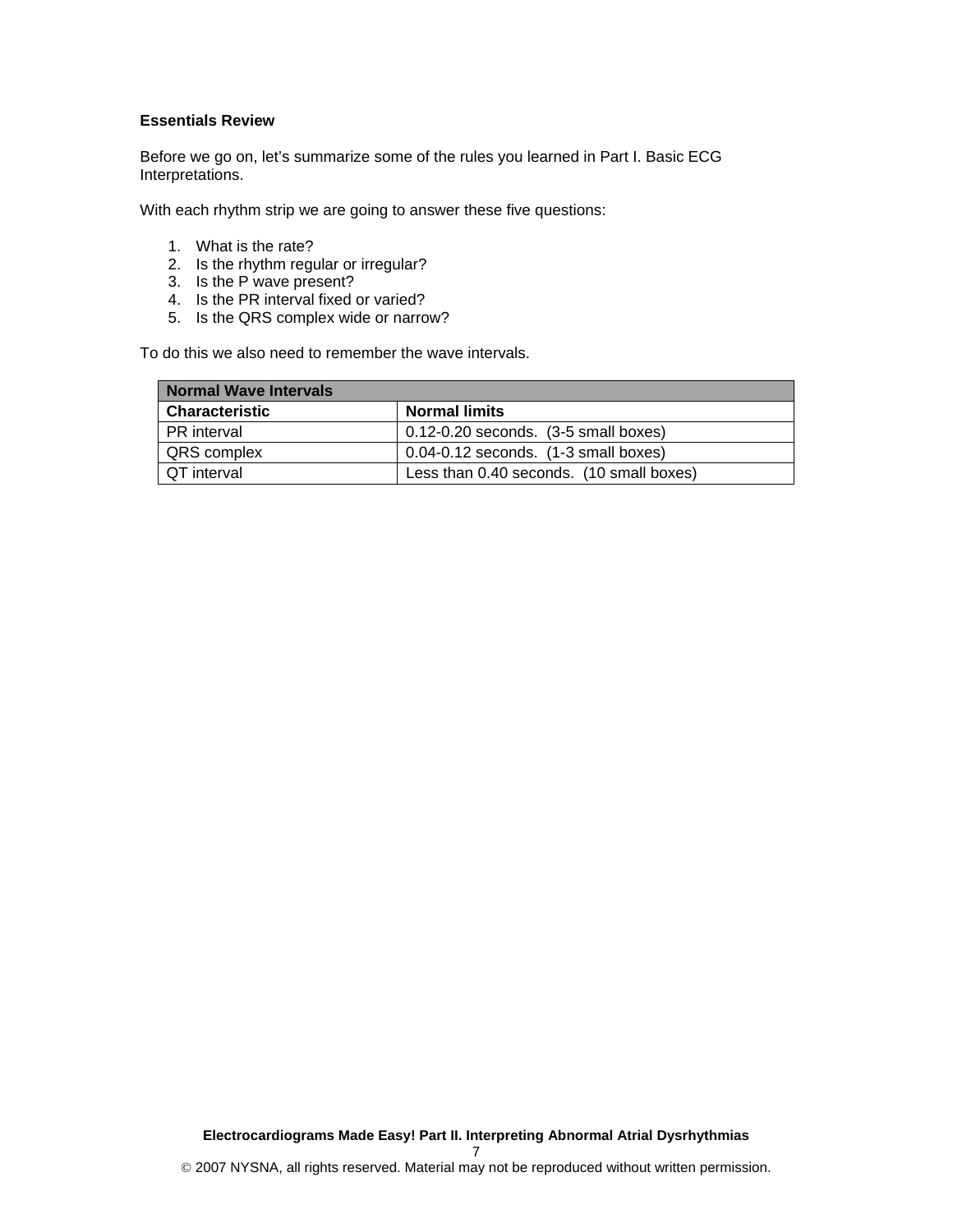### **Introduction to Dysrhythmias**

A dysrhythmia occurs as a result of a change in the origin of the heart's pacemaker, change in heart rate, rhythm, or as a result of disruption in the specialized conduction pathway (block). These changes are not always life threatening. They may occur naturally in healthy individuals, children, and athletes (Lilly, 2002). It is important to note that the term dysrhythmia and arrhythmia are interchangeable.

To review the different dysrhythmias, we will continue to look at Lead II of the electrocardiogram. For a quick revision before we move on, let's isolate the wave characteristics for normal sinus rhythm (use Figure 1) one last time. Do this with me!

*Figure 1.* 



What is the rate? **60 bpm** Is the rhythm regular or irregular? **Regular**  Is there a P wave present? **Yes**  Is the PR interval fixed or varied? **Fixed**  Is the QRS wide or narrow? **Narrow** 

By now you should be able to correctly identify that this is normal sinus rhythm. Well done!

Did you pick up the mistake I made in my answers? If you saw that the rate is wrong, well done! Be sure to stay alert. The rate should be 50.

Always remember the old saying "If you want something done properly, you may as well do it yourself." As you have just seen, the same is true for an ECG reading it is THE interpretation. So don't take anyone else's word for it and get into the habit of reading every ECG you come in contact with. ECG interpretation is all about practice, practice, and oh yeah practice.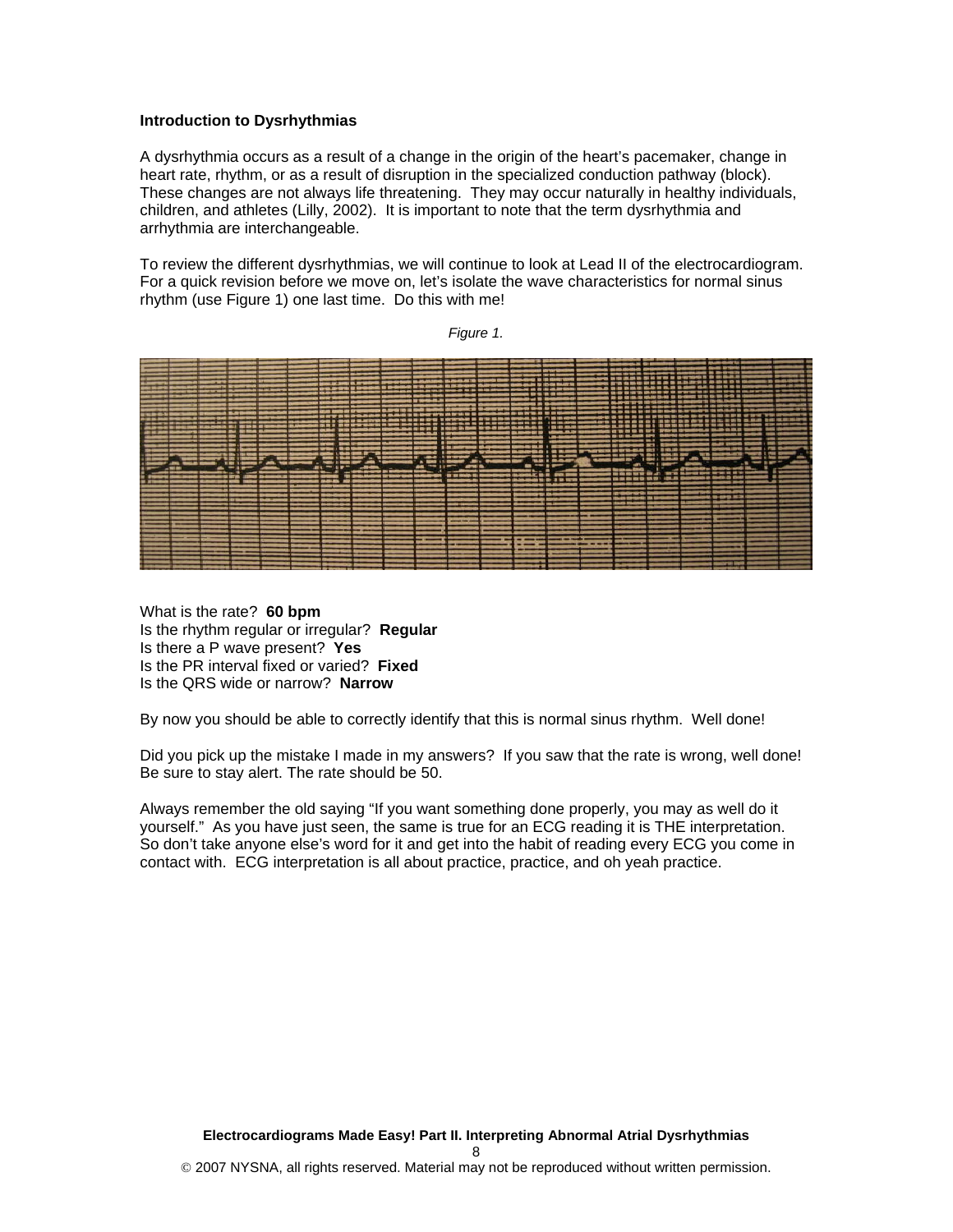# **Atrial Dysrhythmia Etiology**

This group of rhythms has an abnormality in the conduction of an electrical impulse somewhere in the AV node and above. To illustrate this we will need to think of the electrical pathway (Figure 2). The normal pathway of stimulus (SA node conducting through intra-atrial pathways to the AV node) is not operating properly, resulting in a change in the electrical impulses conduction through the atria. As this impulse originates above the level of the AV node, we know to expect that a P wave will be present (representing atrial depolarization), which is then followed by a narrow QRS complex. But as the problem is occurring in the atria, the P wave may be different to the P wave expected in normal sinus rhythm.

Sinus arrhythmias may be seen in patients receiving digitalis, patients with atelectasis, rheumatic fever, infectious diseases, or anything that may stimulate or increase vagal tone.



Figure 2. *"Level of atria dysrhythmia" Courtesy of: University of Otago*

Note how the thickened line serves as the separation between the level of atrial (SA node, AV node, and the Bundle of HIS) and the ventricles. In an atrial rhythm an electrical impulse travels from the top to the bottom. In a ventricular rhythm, the impulse will travel from the bottom of the ventricle to top of the atria. As you continue on through the rhythms, you will gain a better understanding of this concept.

Are you starting to see how identifying the five characteristics will help us identify between atrial and ventricular rhythms? P wave = atria, wide QRS complex = ventricles.

# **Electrocardiograms Made Easy! Part II. Interpreting Abnormal Atrial Dysrhythmias**

9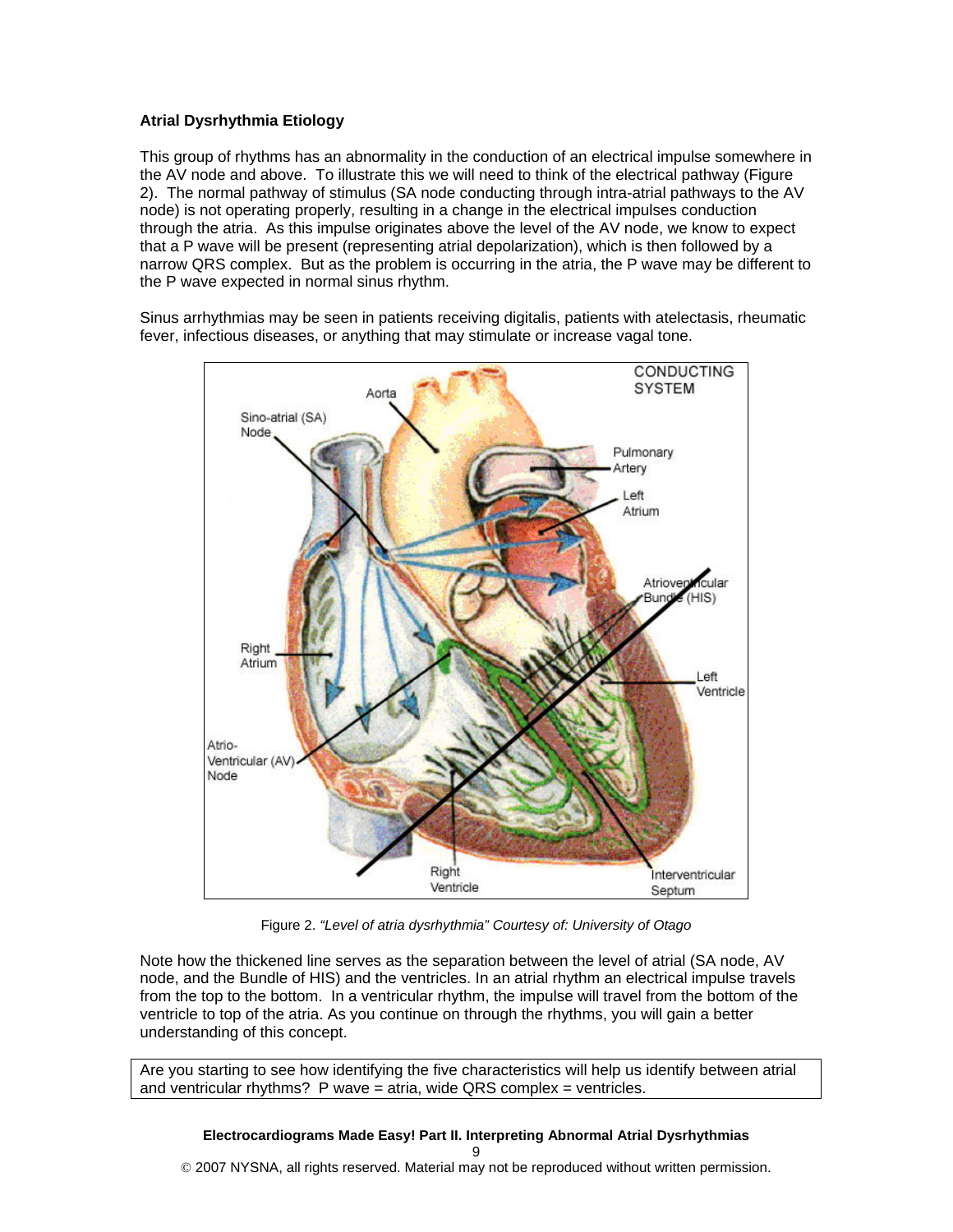If not then don't panic. We are going to go through these two groups of rhythms in depth, after which you will have plenty of time to practice.

For now as long as you can identify the P wave, measure the PR interval, the QRS complex, and are not falling asleep, then you are at the level you need to be to master rhythm interpretation by the end of this course. Let's begin!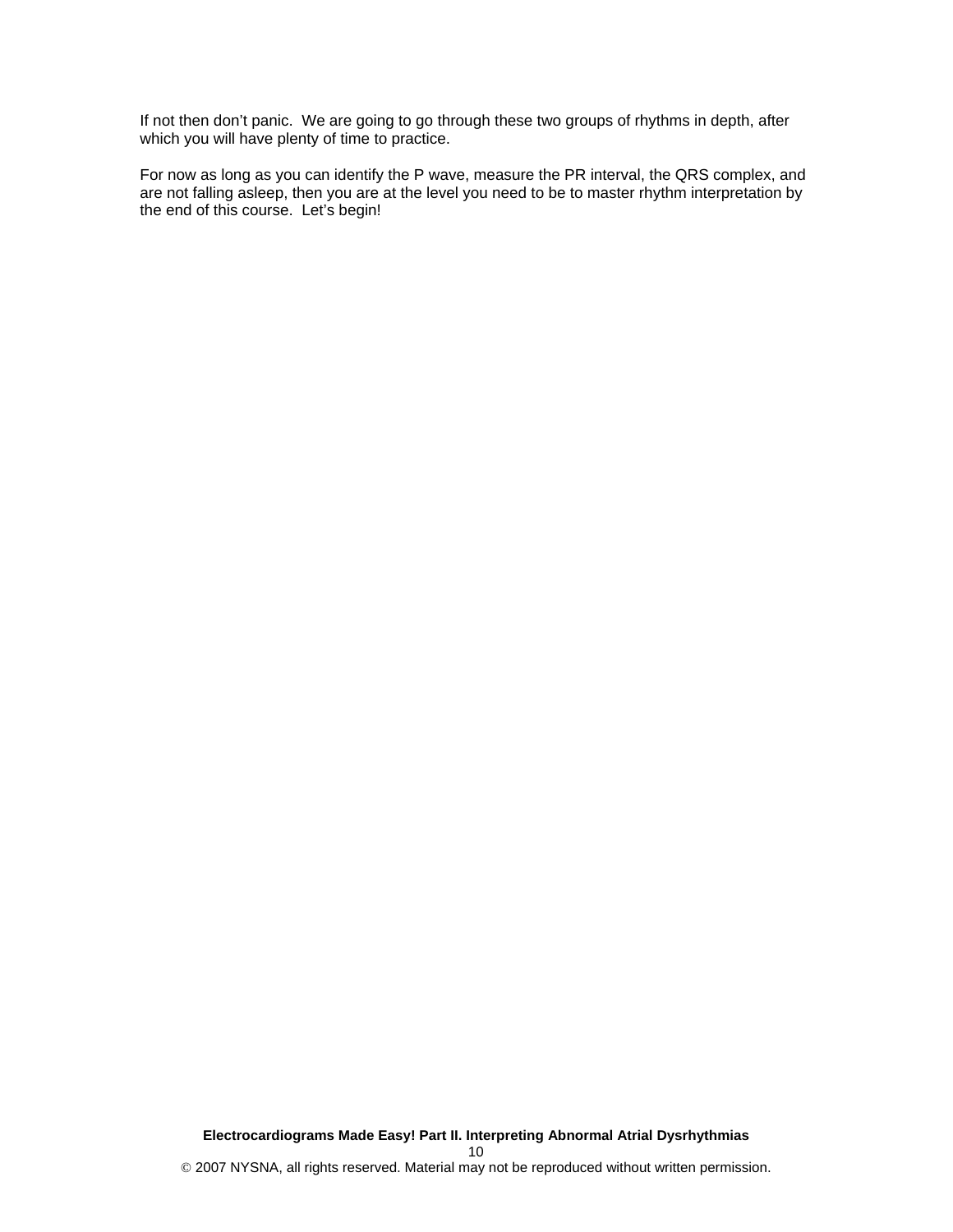## **Atrial Dysrhythmias**

#### Sinus Bradycardia

As the name states, this rhythm originates in the sinus (SA node), therefore we will see a P wave followed closely by a QRS complex. The SA node is influenced heavily by the brain and nervous systems, which tells it to slow down (parasympathetic) or speed up (sympathetic). As you can see with the slow rate (Figure 3) the parasympathetic nervous system has overriding influencing on the SA node. If we work through the five questions we will note the change in rate. Remember normal sinus rate is 60-100 beats per minute (bpm). Anything below this is known as bradycardia.



Figure 3. *Courtesy of: Newberry (2003)*

Note how the Vagus nerve influences the SA node. Other than the change in rate the electrical stimulus for this rhythm is otherwise conducted normally.

Now let's look at Figure 4, and ask the five questions. I will guide you through this first rhythm and then gradually allow you to work them out.





What is the rate? Use the "300 rule" that we covered in the first course: Part I. Basic ECG Interpretations.

Did you get between 43-50 bpm? If so, you are correct. Great job! If not, then you may want to re-visit the first course in this series try to increase your comfort level with this fundamental step. Being able to determine the rate is an essential component of ECG interpretation.

Now let's check the rhythm. Grab your pen and paper and map out the tips of the R waves. Once you've completed this do the same for the P waves.

## **Electrocardiograms Made Easy! Part II. Interpreting Abnormal Atrial Dysrhythmias**

11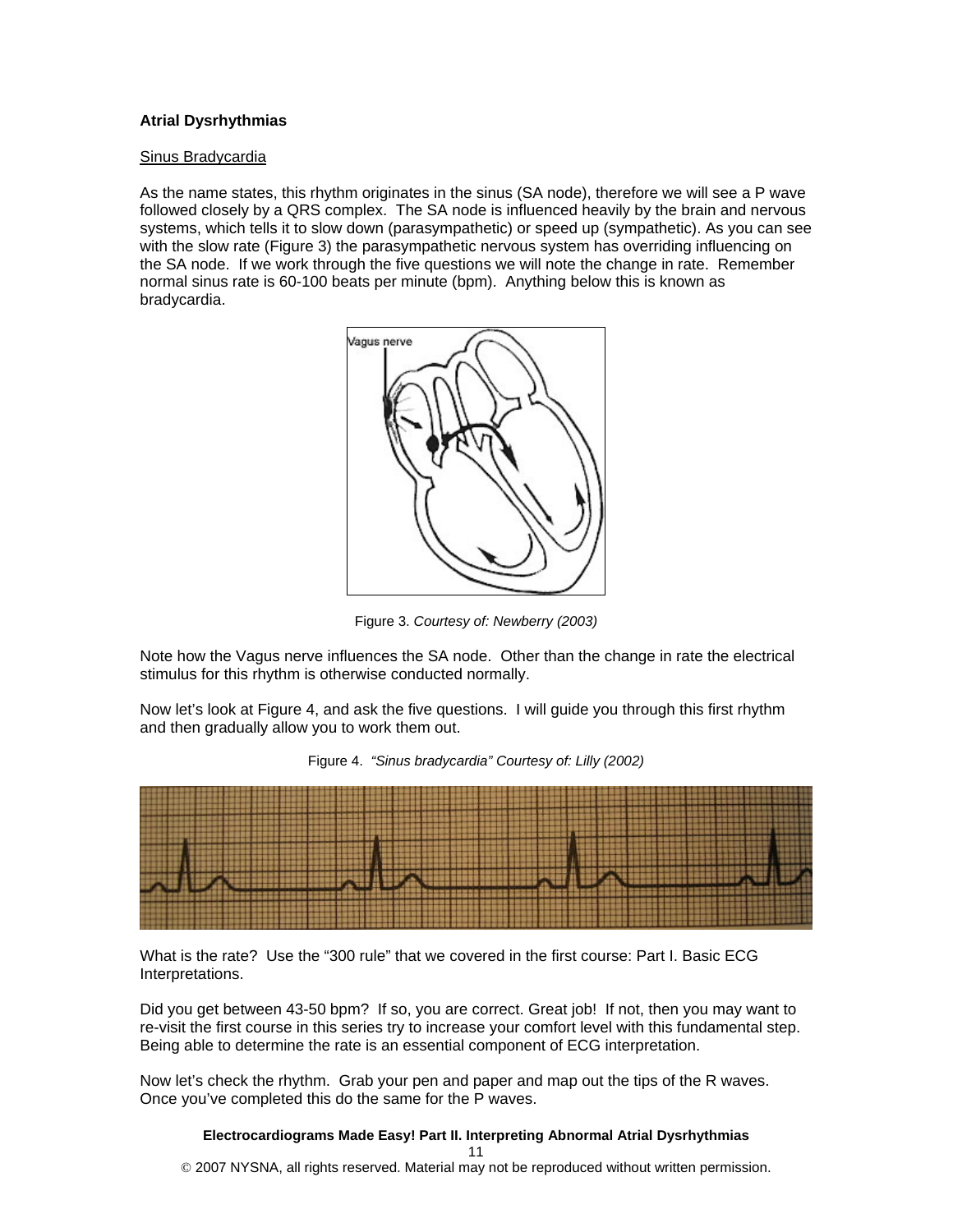Are you done? Good job. Do you see how it is regular?

Now you have identified that there is a P wave because you just mapped it out, so now check to see if the PR interval is within the normal limits. Map out one beat and compare it with the other beats. Is the PR interval within limits? And importantly do they match up?

Yes. So we can call this a fixed PR interval? Good job!

Now lastly, measure the distance of the QRS complex, remember the normal interval size (0.12 seconds). Is it the same or less than this? Less. So we can now call it a narrow QRS complex right? Nicely done, now let's simplify what we have just done.

#### *Summary*

Remember! Regular rhythm with a rate below 60 bpm with normal wave morphology and normal intervals = sinus bradycardia.

Great job, the first rhythm has been read and interpreted.

Let's move on.

#### Sinus Tachycardia

Like sinus bradycardia, sinus tachycardia is influenced by the Vagus nerve. However, it is the sympathetic nervous systems influence of the SA node that generates a faster than normal impulse.



Figure 5. *Courtesy of: Newberry (2003)* 

Now I won't help out too much on this next one. By the name of the rhythm you should be able to begin to understand what is acting as the pacemaker and the expected heart rate. If you are thinking the SA node and a rate over 100 then you are correct. Nice job. Go ahead and answer the five questions using Figure 6.

Figure 6. *Sinus tachycardia*

**Electrocardiograms Made Easy! Part II. Interpreting Abnormal Atrial Dysrhythmias**  12 © 2007 NYSNA, all rights reserved. Material may not be reproduced without written permission.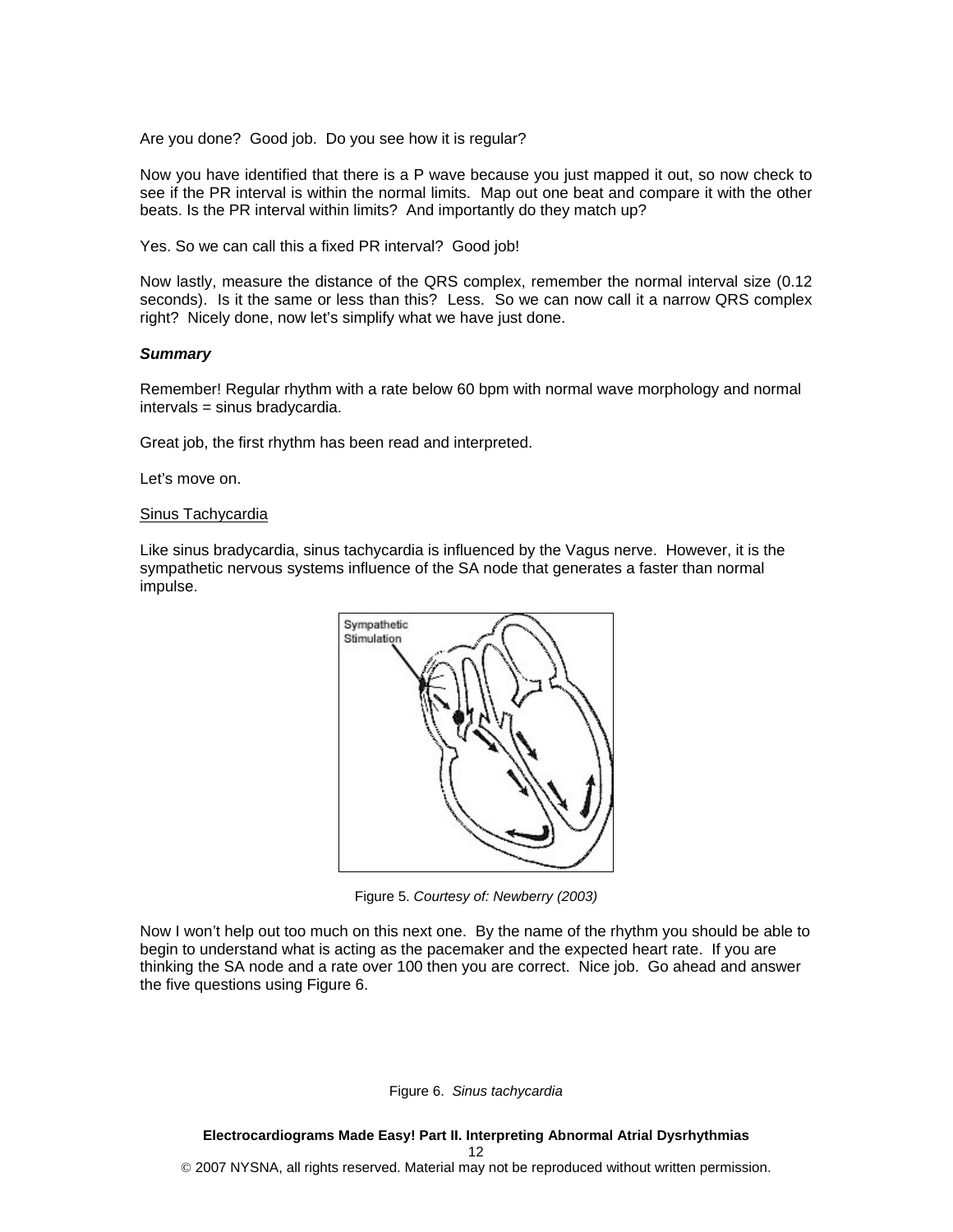

Are you able to identify the different wave morphologies? The QRS is the easy one. But can you see how the P wave is almost backed (notched) onto the T wave? This is a normal presentation for an accelerated rate. You will see next how a rate much faster than this can also result in the loss of the P wave altogether. That doesn't mean it doesn't happen! It just means that electrical processes are occurring at the same times that have a higher recordable electrical voltage. Let's continue now to answer the questions.

What is the rate? **140 (or between 100-150)** Is the rhythm regular or irregular? **Regular**  Is there a P wave present? **Yes**  Is the PR interval fixed or varied? **Fixed**  Is the QRS wide or narrow? **Narrow** 

So from the answers we can tell that this is a regular rhythm (you mapped this) with a tachycardic rate (greater then 100 bpm) originating in the sinus (presence of upright P wave with normal PR interval, followed by a QRS complex). Nice work.

### *Summary*

Remember, a regular rhythm rating between 100-160 bpm with a normal wave morphology and normal intervals = sinus tachycardia.

Let's move on to something more interesting.

#### Supraventricular Tachycardia (SVT)

We have been able to identify bradycardia (rate < 60bpm), normal sinus rhythm (rate 60-100 bpm) and tachycardia (rate 100-160 bpm). Using Figure 8 let's work through a rhythm with a much higher heart rate.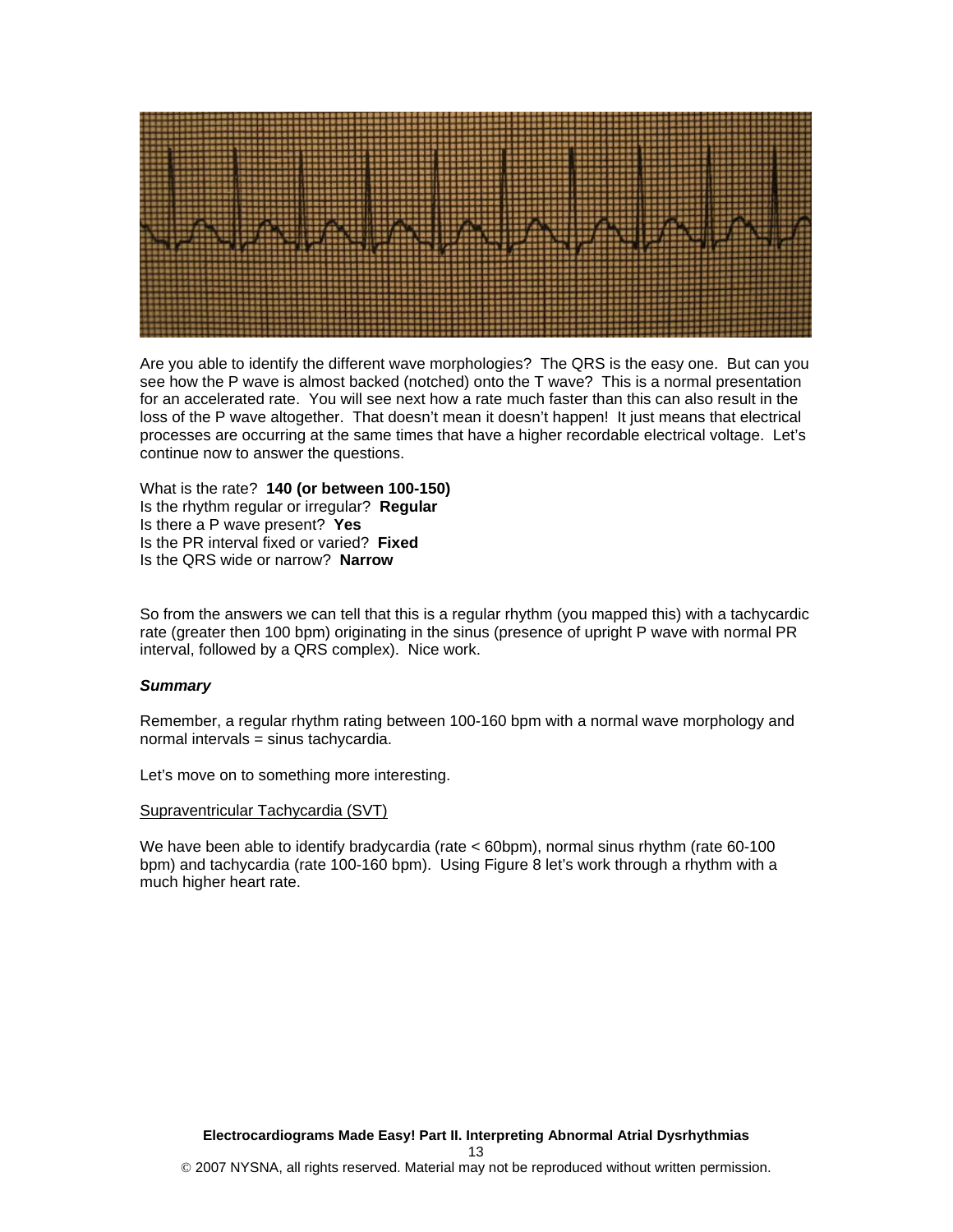Figure 7. *Courtesy of: Newberry (2003)*



We can tell that the impulse stimulus is above the level of the AV node as we have a narrow QRS complex. Remember if the stimulus originates below the level of the AV node, the QRS would be wide. This is a result of the time it would take for the ventricles to depolarize. We will see this in the ventricular dysrhythmia section. For now continue on to Figure 8 and answer the five questions.





When you are faced with a new rhythm that looks different to what you are accustomed to, refer to the basic five questions. These will guide us through the rhythm and allow us to be able to conceptualize what is occurring. Let's do this together so we can understand this rhythm better.

What is the rate? Upper region of 150-300 bpm Is the rhythm regular or irregular? Regular Is there a P wave present? Un-identifiable (assume presence) Is the PR interval fixed or varied? Un-identifiable (assume regular) Is the QRS wide or narrow? Narrow

So how did you do? Let's summarize the results. In Figure 8, we have a regular rhythm, rating above 160 bpm. We cannot identify a P wave, but there is a narrow QRS complex. We can safely assume that the rhythm's impulse origin is above the level of the AV node. This generates a rapid impulse that is conducted normally through to the ventricles. The hint is in the name,

## **Electrocardiograms Made Easy! Part II. Interpreting Abnormal Atrial Dysrhythmias**

14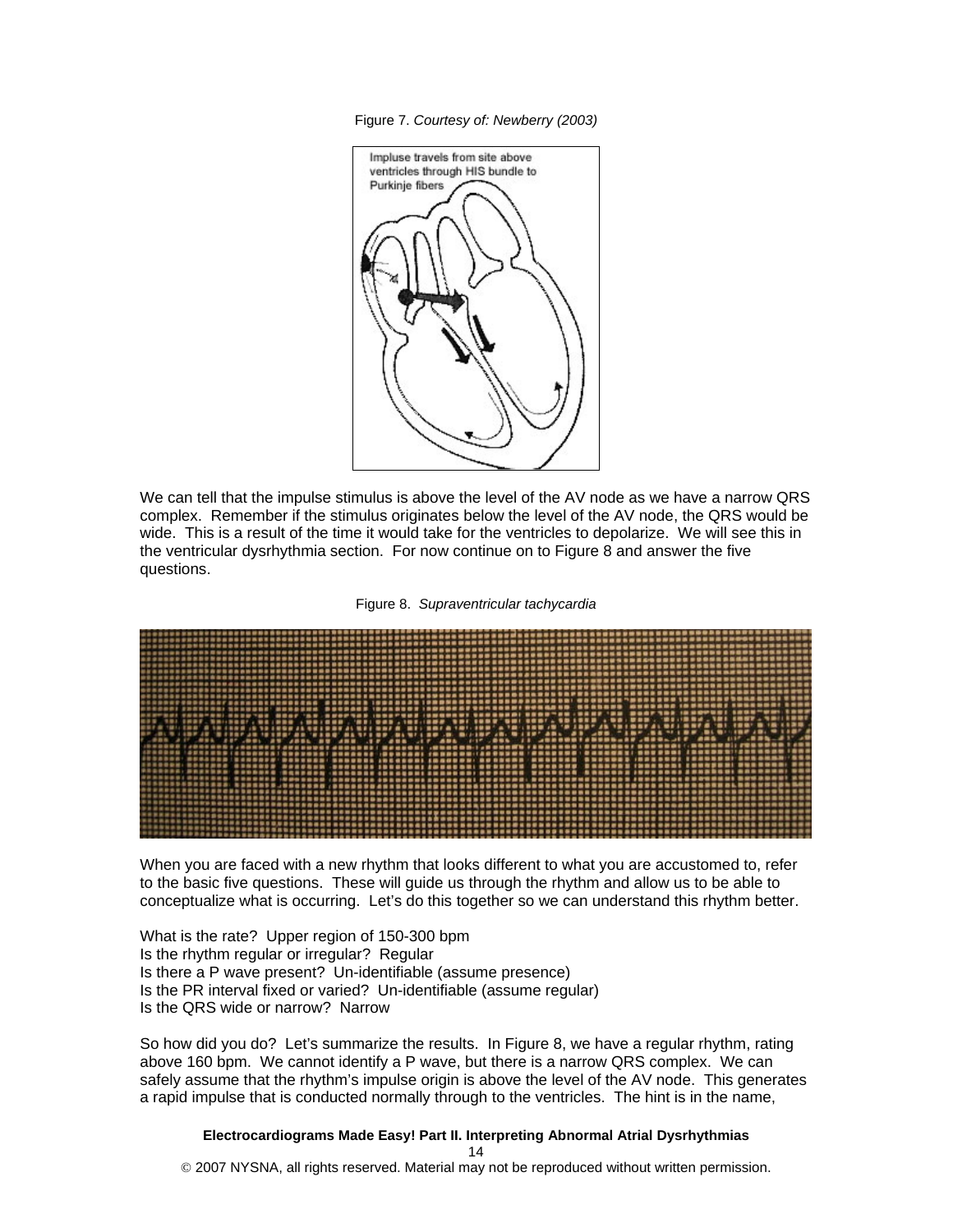supra (meaning above) ventricular tachycardia. Simply, it is a tachycardia occurring above the level of the ventricles.

Although we cannot see the P wave we must assume that it is present. Remember how they became notched into the T wave during sinus tachycardia, well now due to the rate they are hidden below the T wave (ventricular repolarization). The narrow QRS complex is the key in this rhythm.

Are you starting to see how important intervals are now? Even though we cannot see a P wave, we are able to assume that the atria are involved, simply on the basis of the narrow QRS complex.

#### *Summary*

Remember, a regular rhythm rating above 160 bpm with a narrow QRS complex = SVT.

#### Atrial Fibrillation (A-fib)

By now you are starting to see how the names of rhythms actually describe the electrical process that is occurring. This rhythm is no different. From atrial fibrillation we know without looking at the rhythm, that there is fibrillation (muscle twitching that lacks coordination) in the atria. This lack of coordination results in electrical chaos within the atrium. With no clear impulse conduction system, haphazard impulses are carried through the AV node into the ventricles. Once in the ventricles, normal impulse conduction occurs.

|  | Figure 9. Courtesy of: Newberry (2003) |  |  |
|--|----------------------------------------|--|--|
|--|----------------------------------------|--|--|



Note the chaos occurring in the level above the atrium. Can you begin to picture what the P wave would look like? Will it be clear and distinct or chaotic?

Now look at Figure 10. What is your first thought? If all you can think about is identifying the five characteristics, then move to the front of the class, you are an ECG champion. Let's go with this and answer some questions.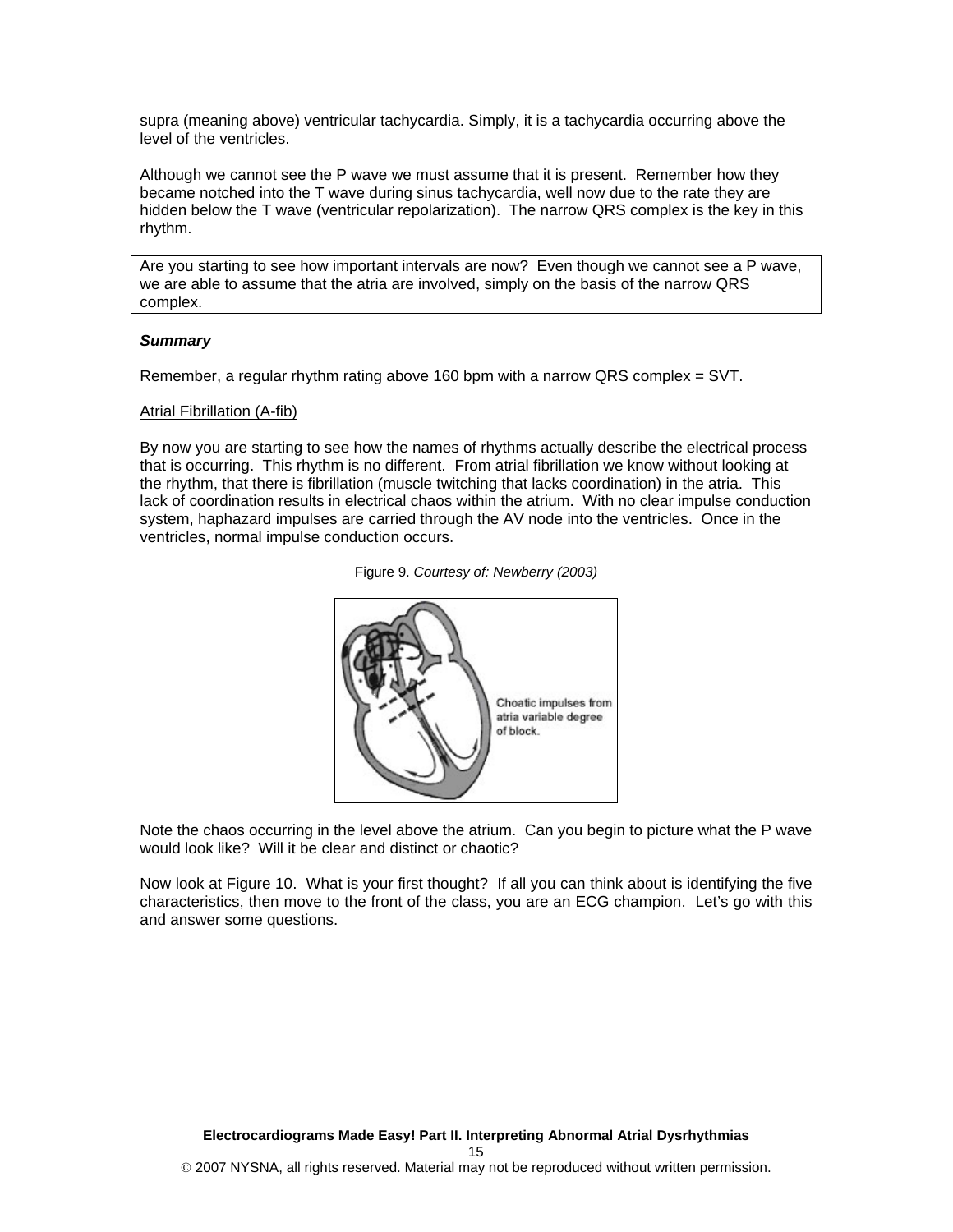## Figure 10. Atrial fibrillation



What is the rate? Do your best. If you can use the "6 second rule" discussed in Part I. Basic ECG Interpretations, use it. If not, use the "300 rule" and estimate roughly. Here we will say it is between 75-100 bpm.

Is the rhythm regular or irregular? **Irregular**  Is there a P wave present? **Indistinguishable**  Is the PR interval fixed or varied? **Indistinguishable**  Is the QRS wide or narrow? **Narrow** 

Is it getting easy for you? Re-cap with me. We have an irregular rhythm originating in the atria (we know this by a narrow QRS complex), at a rate of around 75-100 bpm. See how the wave morphology clearly represents the electrical/mechanical process occurring in the heart. In A-fib, atrial depolarization is not a distinct event, instead there are numerous sites initiating impulses. The atria respond by contracting to each of these impulses resulting in total chaos. This is evident by the waveform preceding the QRS complex.

### *Summary*

Remember, irregular rhythm with no distinguishable P waves (chaotic) with a narrow  $QRS = A$ -fib.

### Atrial Flutter (A-flutter)

Similar to atrial fibrillation this rhythm is a result of a change in electrical conduction within the atria. Unlike the chaotic process before, atrial flutter is a result of a process called re-entry. Don't worry about the specifics of this, just think that a stimulus is generated and conducted through the atrium and atrial septum wall where it returns back to its origin through a "rogue pathway" (Lilly, 2002). With each cycle the atrium depolarizes. This results in a rapid rhythmic atrium rate that is illustrated by P waves that are "saw-like in appearance." See Figure 11.



Figure 11. *Courtesy of: Newberry (2002)*

**Electrocardiograms Made Easy! Part II. Interpreting Abnormal Atrial Dysrhythmias**  16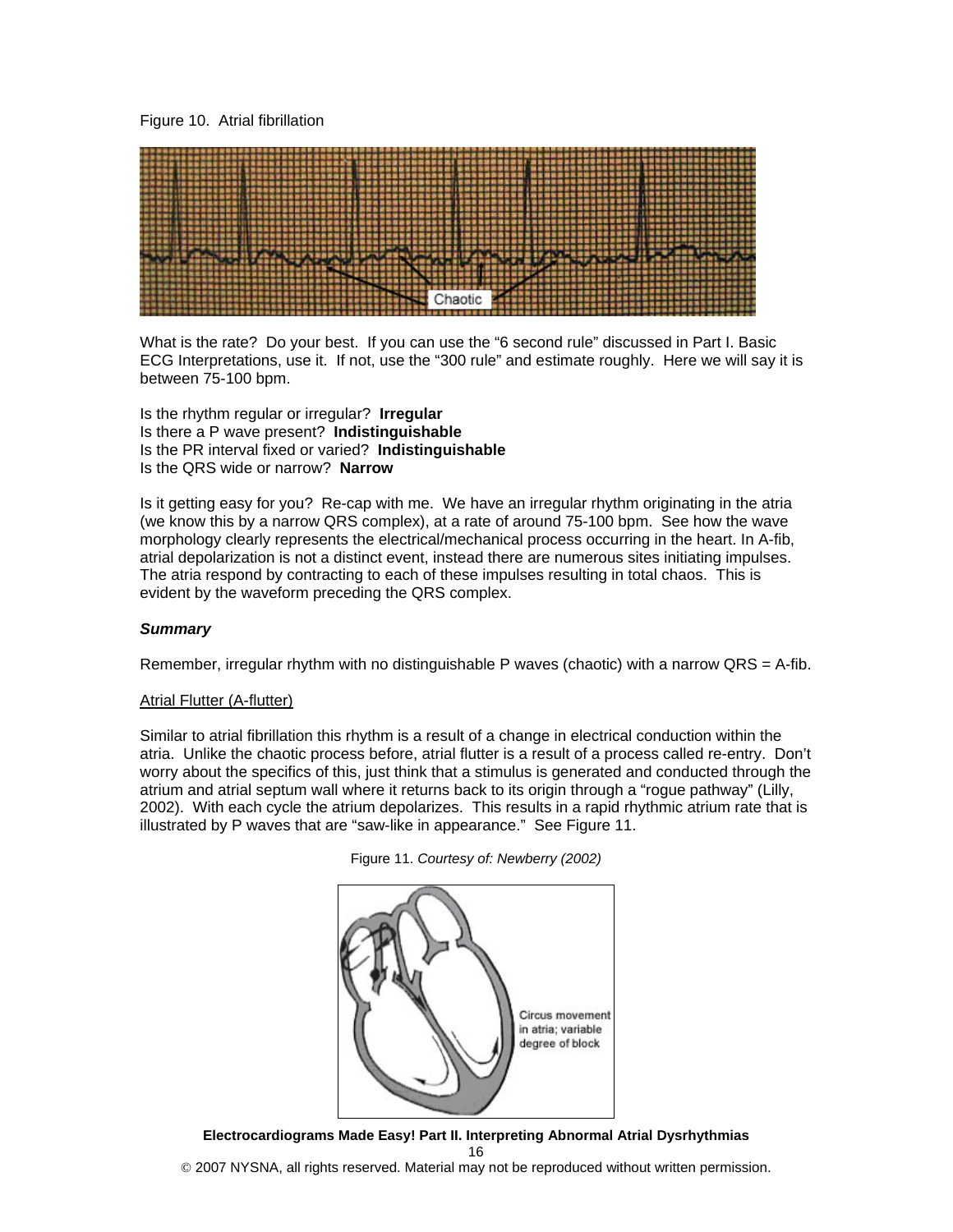Note the cyclic nature of the impulses. As impulses are conducted round and round, only certain impulses are passed through the AV node to the ventricles for normal conduction. This is known as a block and labeled according to the number of atrial beats to a ventricular beat (i.e., 2:1 block or 3:1 block).

#### Figure 12. Atrial flutter



Work through the questions.

What is the rate? **75 bpm** Is the rhythm regular or irregular? **Regular**  Is there a P wave present? **Yes (termed "flutter" waves)**  Is the PR interval fixed or varied? **Variable (hard to ascertain)**  Is the QRS wide or narrow? **Narrow** 

Here we have a regular rhythm (note: this rhythm may also be irregular depending on the timing of the impulses passed through to the ventricles) with distinctive "flutter waves" and a narrow QRS complex. As you can see there are four of these flutter waves to every QRS complex. If we conceptualize the electrical/mechanical action within the heart, we can see the atrial depolarization's to every one ventricular depolarization. We can now specifically label this rhythm as an atrial flutter with a 4:1 block.

### *Summary*

Remember, flutter waves with a narrow QRS complex = A. flutter. (Don't forget to impress the colleagues by describing the block!) So far we have discussed some of the most common dysrhythmias originating in the atria. Now let's discuss dysrhythmias originating in the AV node.

#### Junctional Rhythm

Remember how we discussed at the beginning of Part II how the SA node is the natural pacemaker and the AV node, Bundle of HIS, and the Purkinje fibers are all considered latent pacemakers. A junctional rhythm is exactly as the name implies; a rhythm that originates in the junction between the atria and ventricles, in the AV node.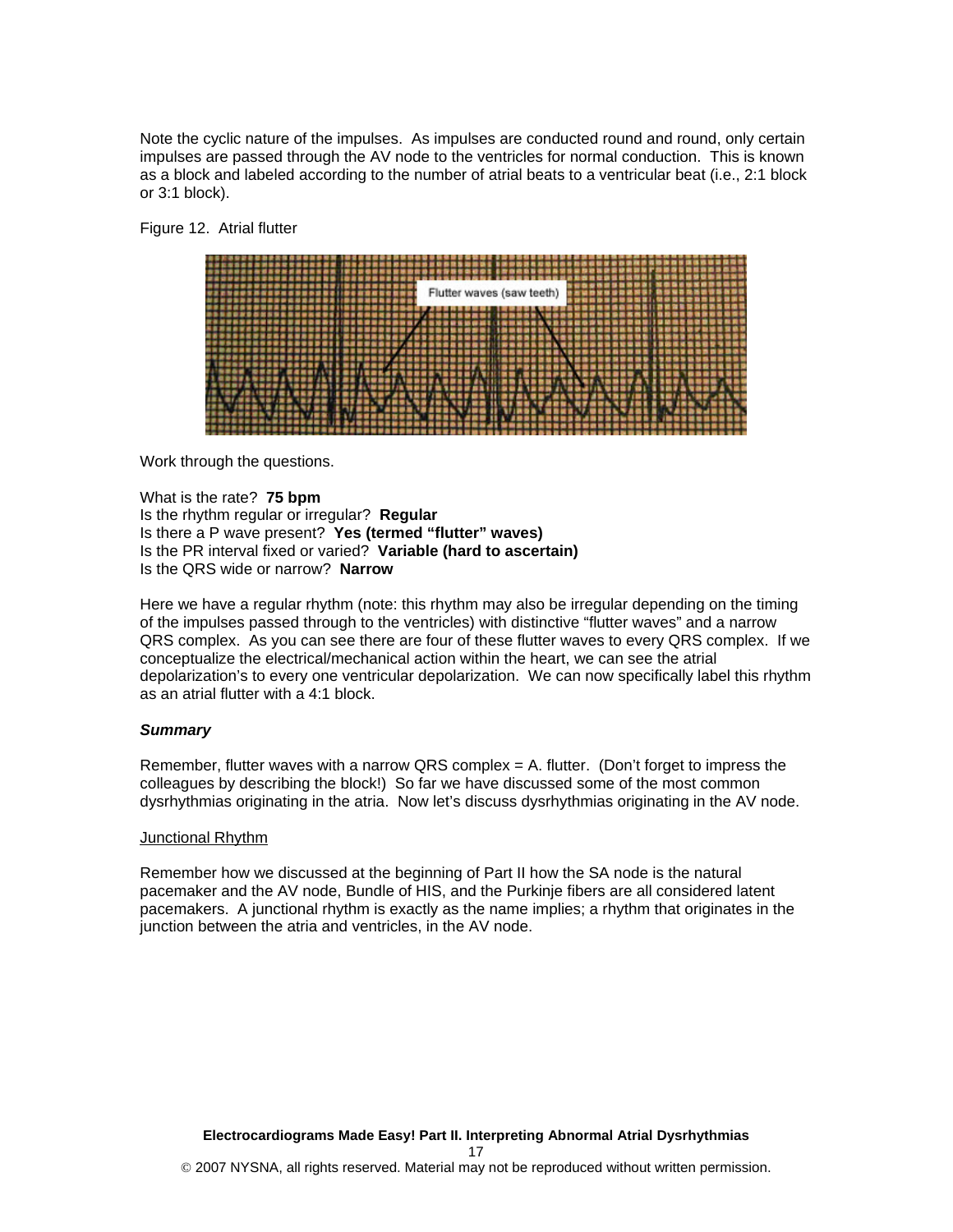*Figure 13. Courtesy of: Newberry (2003)* 



Note where the rhythms impulse starts and the direction the impulse is then conducted. See how conduction of the impulse is not in a single downward, left to right direction as in normal sinus rhythm. Instead we see an impulse that is generated in the AV node (middle) and then conduction downward and upward. Let's see how this is represented in the rhythm.

Figure 14. *Junctional rhythm* 



By now you know the drill, question time. Let's go through the favorite five.

What is the rate? **38-43 bpm** Is the rhythm regular or irregular? **Regular**  Is there a P wave present? **Yes (but may not be)**  Is the PR interval fixed or varied? **Fixed** Is the QRS wide or narrow? **Narrow** 

Let's re-cap with this rhythm. We have a regular rhythm rating at around 40 bpm with upside down P waves, and a narrow QRS complex. So from this we can conceptualize that the impulse is above the level of the ventricles (narrow QRS) and the rate is 40 bpm (the intrinsic rate of the AV node and the Bundle of His, remember these rates). But why is the P wave upside down?

That's an easy one. When an impulse is generated in the SA node it travels downward toward the electrode recording an upward deflection on the rhythm strip. In an AV nodal rhythm this impulse moves in the other direction and is therefore recorded as a negative deflection.

Don't get caught up looking for a negative P wave though. The morphology of the P wave in a junctional rhythm will depend on the level of the stimulus originating from the AV node. This can be high, middle, or low. Therefore in a junctional rhythm the P wave may be seen before the QRS complex, be hidden in the QRS complex, or be seen after the QRS complex. As the AV

# **Electrocardiograms Made Easy! Part II. Interpreting Abnormal Atrial Dysrhythmias**

18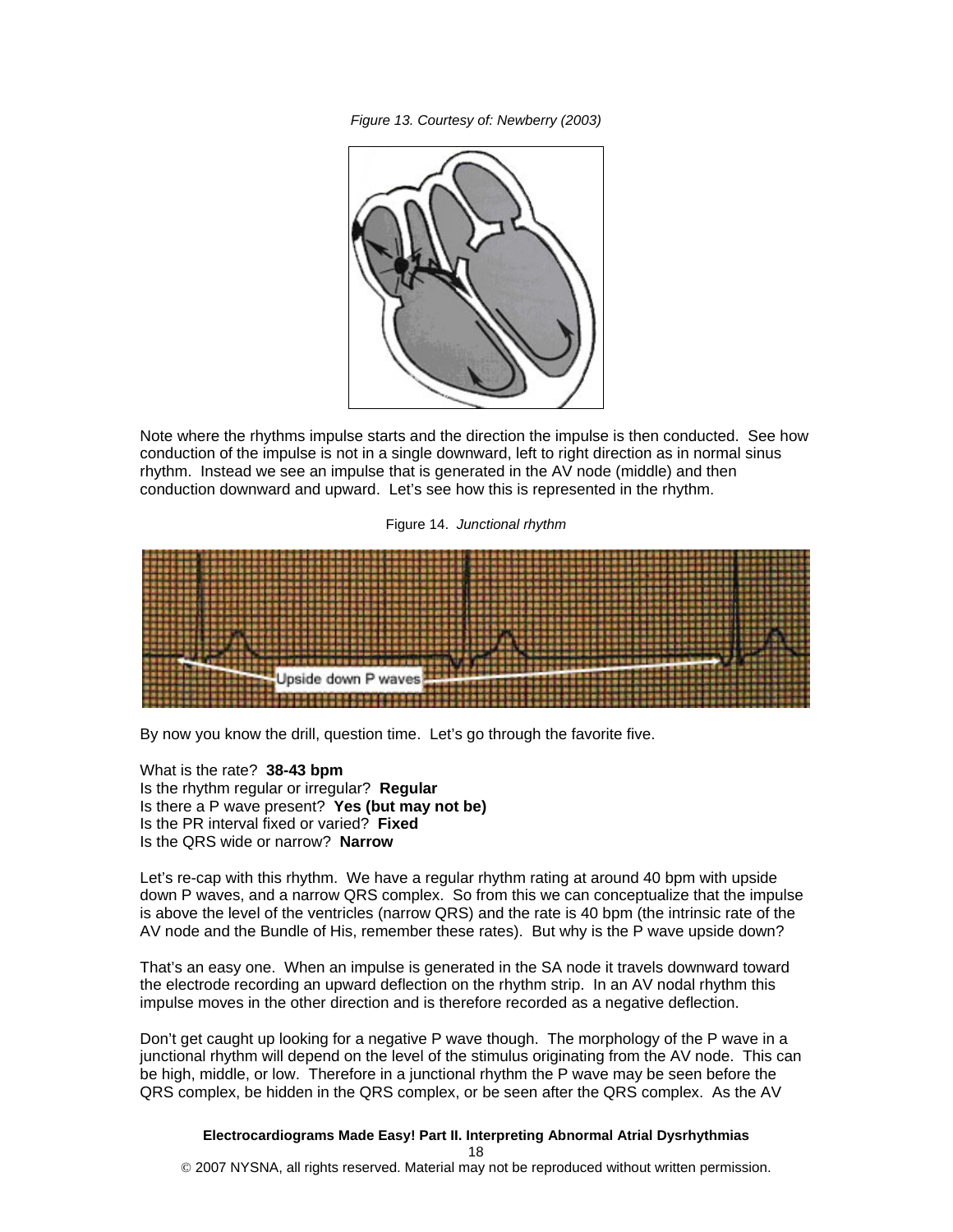node is the pacemaker, any P wave that is present is not responsible for ventricular depolarization. Look at the illustrations in Figure 15.





Don't worry too much about remembering the levels of stimulus; just understand why this may occur. Simply, if it is a high stimulus, the impulse conduction is close to the atria and therefore it depolarizes before the impulse reaches the ventricles (Figure 15a), this is evidenced by a P wave before the QRS complex. In a stimulus in the middle of the AV node, the time it takes for the atria to receive the impulse is the same as the ventricles (Figure 15b), resulting in the P wave being hidden by the larger QRS complex. Lastly, a low AV node impulse stimulus is closer to the ventricles and therefore (yep you guessed it, Figure 15c) results in the ventricles depolarizing before the impulse has a chance to reach the atria, represented by a late P wave.

## *Summary*

Remember, a regular rhythm with a rate 40-60 bpm, with a narrow QRS with or without the presence of upside down P waves = junctional rhythm.

### Accelerated Junctional Rhythm

From the previous section you have a good idea of what a junctional rhythm is. Now we add the word accelerated and what do you think occurs? You are right again. It gets quicker, easy isn't it! Now I know you are thinking, "but the intrinsic rate of the AV node is 40-60 bpm, how do we know it is a junctional rhythm when it is quicker?" This is where we rely on the five questions, let's go through this quickly.





What is the rate? **60-75 bpm** Is the rhythm regular or irregular? **Regular**  Is there a P wave present? **Yes (upside down)**  Is the PR interval fixed or varied? **Fixed**  Is the QRS wide or narrow? **Narrow**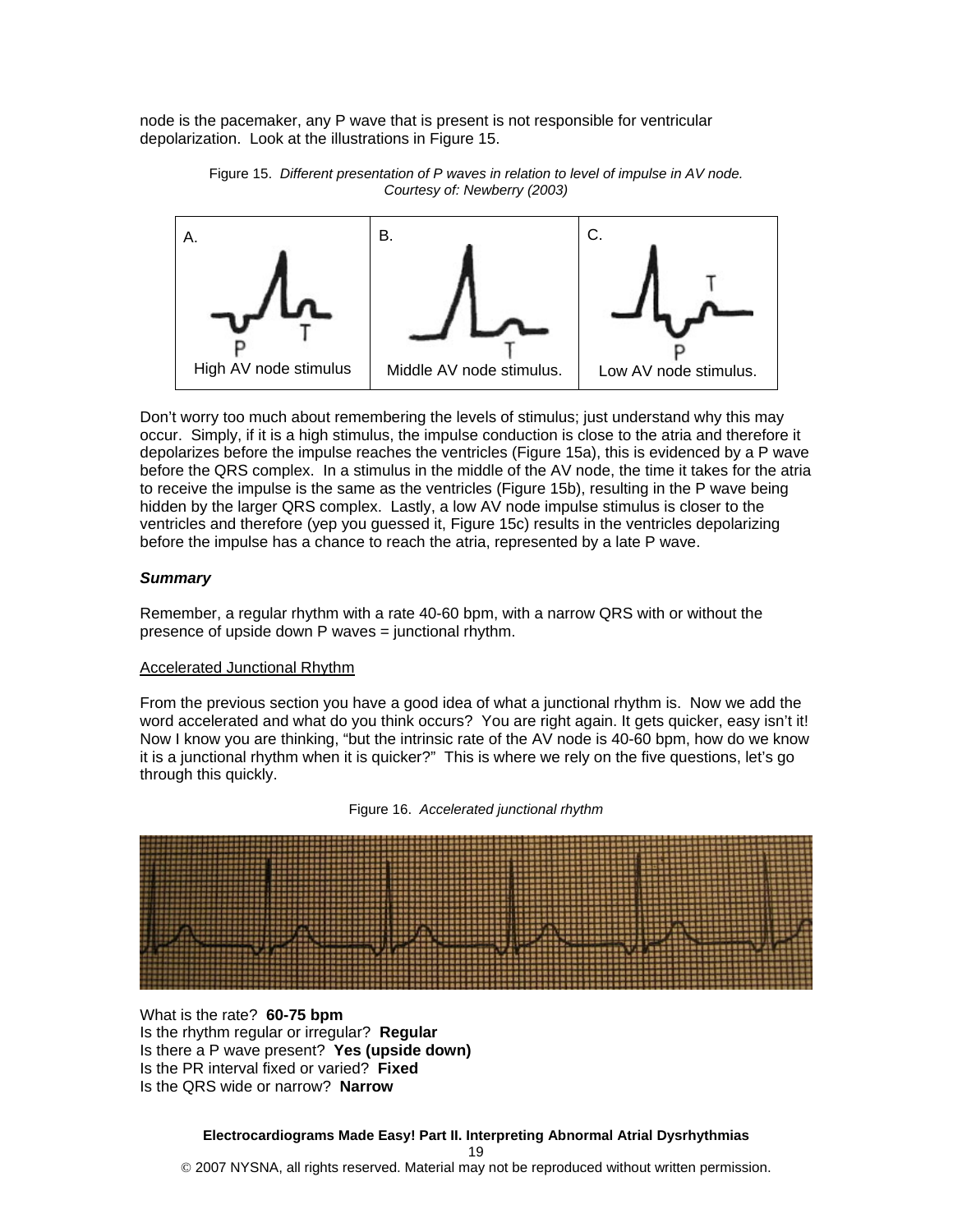Okay, so this seems very much like a junctional rhythm, upside down P wave (shows the stimulus below the atria), narrow QRS (shows stimulus above the ventricles), therefore we assume the stimulus is generated in the AV junction. The only thing that doesn't make sense is the rate. To address this we label the rhythm as a junctional rhythm but add "accelerated" to better distinguish the speed of the rhythm. Note accelerated junctional is used for rhythms with a rate of 60-100 bpm. Above 100 bpm we make a further distinction, by labeling the rhythm as a junctional tachycardia.

HINT: if you get a rhythm rating at >100 bpm (tachycardia) and you want to distinguish between a junctional tachycardia and sinus tachycardia. Look at the P wave to work out where the stimulus is originating. Both will have a narrow QRS complex, however the P wave will be upside down or absent in junctional tachycardia and present and upright in sinus tachycardia.

## *Summary*

Remember, junctional rhythm with a rate of 60-100 bpm = accelerated junctional rhythm. Junctional rhythm rating greater then 100 bpm = junctional tachycardia.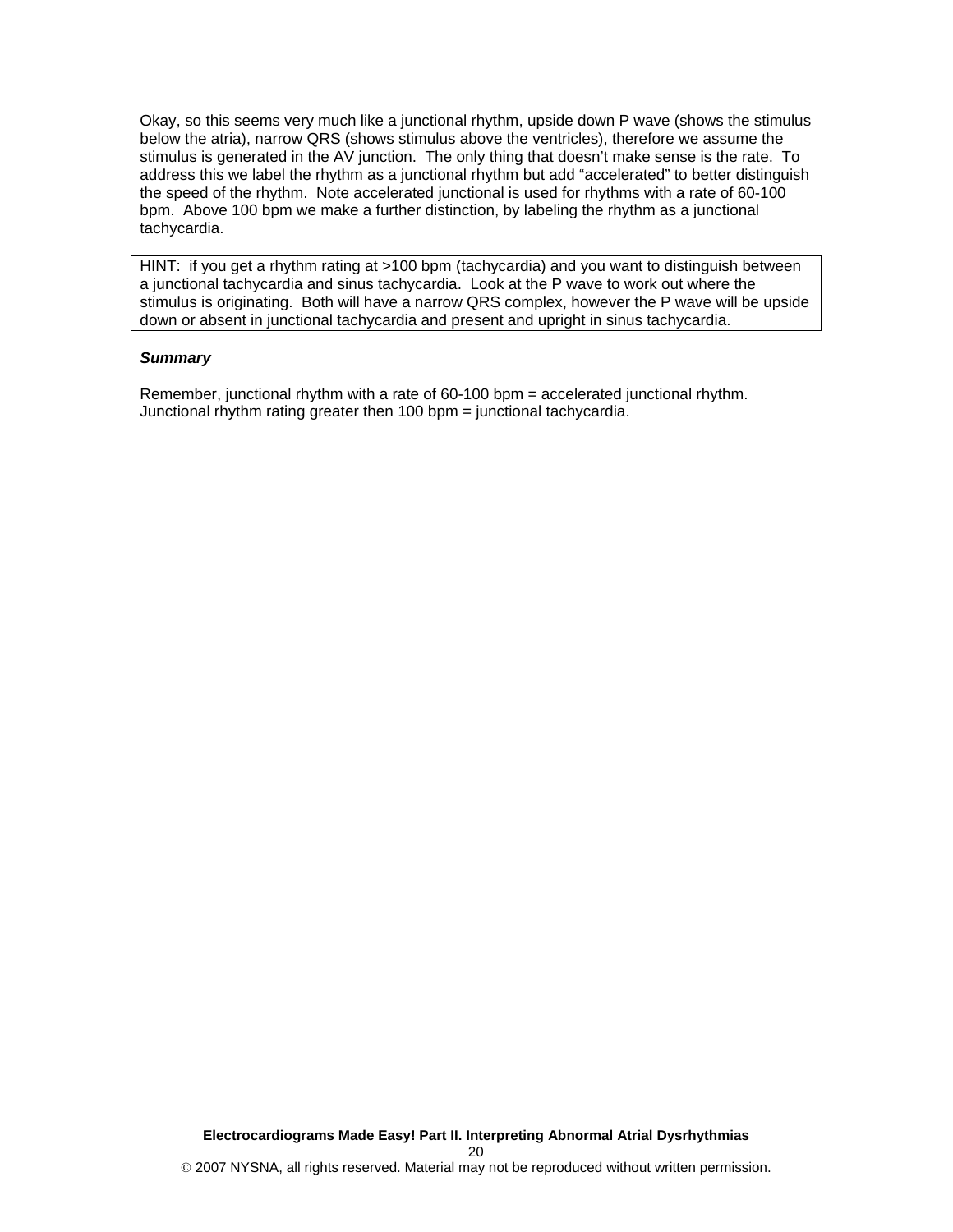## **The Grand Finale**

A dysrhythmia is not necessarily a critical event. It occurs as a result of a change in the origin of the heart's pacemaker resulting in a change to the heart rate and rhythm. If you can look at a rhythm and answer these questions you will identify whether the ECG is normal and these will help identify your rhythm.

- 1. What is the rate?
- 2. Is the rhythm regular or irregular?
- 3. Is the P wave present?
- 4. Is the PR interval fixed or varied?
- 5. Is the QRS wide or narrow?

Remember, if the ECG is consisting of a regular rhythm rating between 60 and 100 (sinus) and you can identify upright P waves that have a fixed PR interval, followed closely by a narrow QRS complex, then you are looking at an ECG that is consistent with normal cardiac function. If however any of these differed from normal wave morphology then you have identified a dysrhythmia. If you want to see what the atria is doing check out the following:

- 1. Determine if the P waves are uniform across the strip
- 2. Are the P waves uniform?
- 3. Is there one P wave for each QRS?
- 4. Is the QRS narrow?

Hopefully by now you are beginning to think about the mechanical actions the rhythm strip represents as well as the automaticity. The primary pacemaker site is the SA node with the secondary sites as the AV junction, atrial and ventricular cells. The secondary pacer sites act as the escape mechanisms, so that when the higher focus fails, the lower site takes over as a slower back-up. If the SA node fails the AV site escapes to maintain cardiac activity.

Now that you understand some of the atrial dysrhythmias, please refer to the course, Electrocardiograms Made Easy! - Part III. Interpreting Ventricular Dysrhythmias to learn about dysrhythmias originating within the ventricles.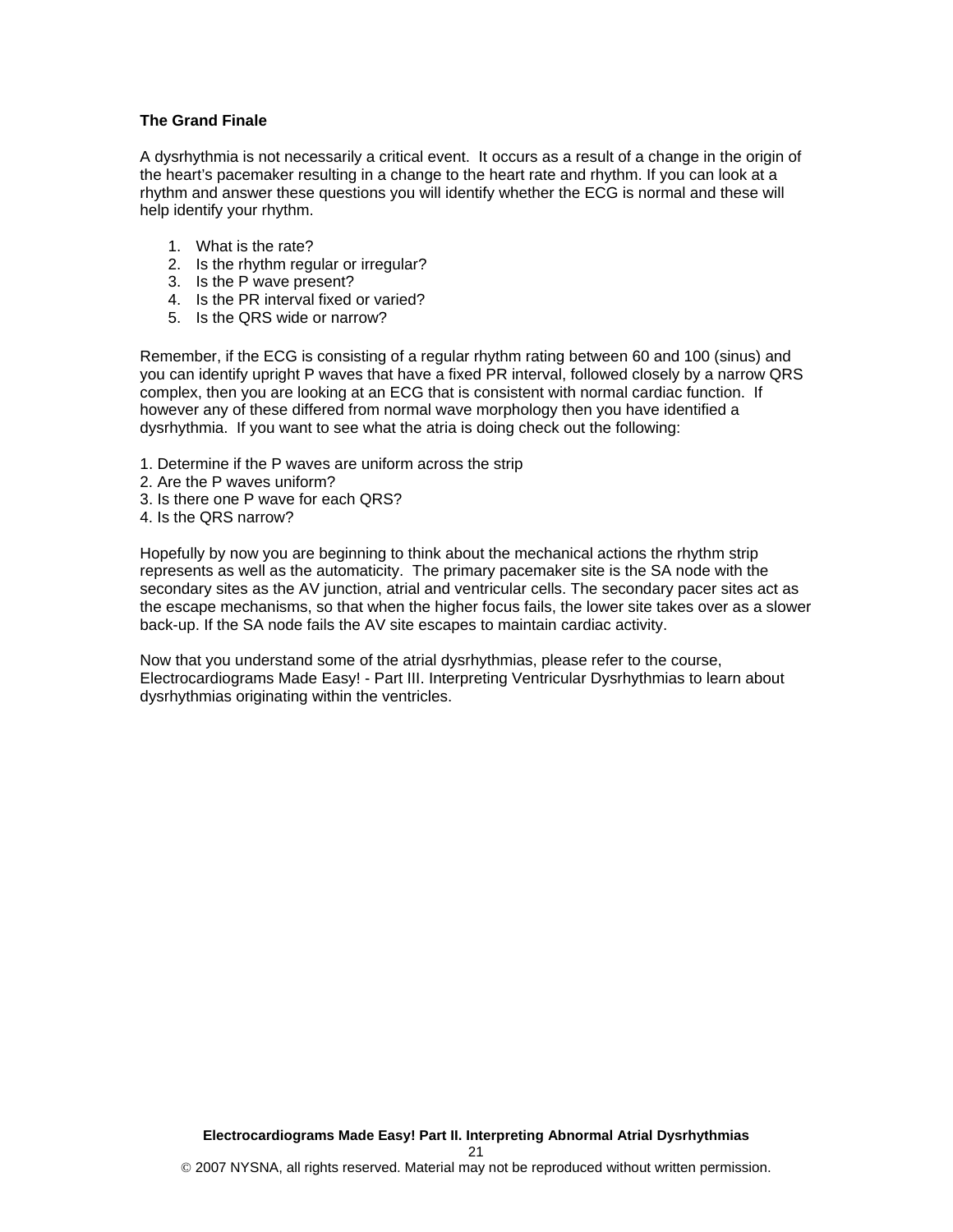## **References**

- Centers for Disease Control. (2005). *Preventing heart disease and stroke*. Retrieved December 17, 2007, from http://www.cdc.gov/nccdphp/publications/factsheets/prevention/cvh.htm
- Emergency Nurses Association, & Newberry, L. (Ed.). (2002). *Sheehy's emergency nursing: Principles and practice* (5<sup>th</sup> ed.). St. Louis, MO: Elsevier Health Sciences Division.
- Lilly, L. S. (Ed.). (2003). *Pathophysiology of heart disease. A collaboration project of medical*  students and faculty (3<sup>rd</sup> ed.). Philadelphia, PA: Lippincott Williams & Wilkins.

University of Otago. (n.d.). *Disease of the heart*. Retrieved December 17, 2007, from http://highschoolbiology.otago.ac.nz/heart.html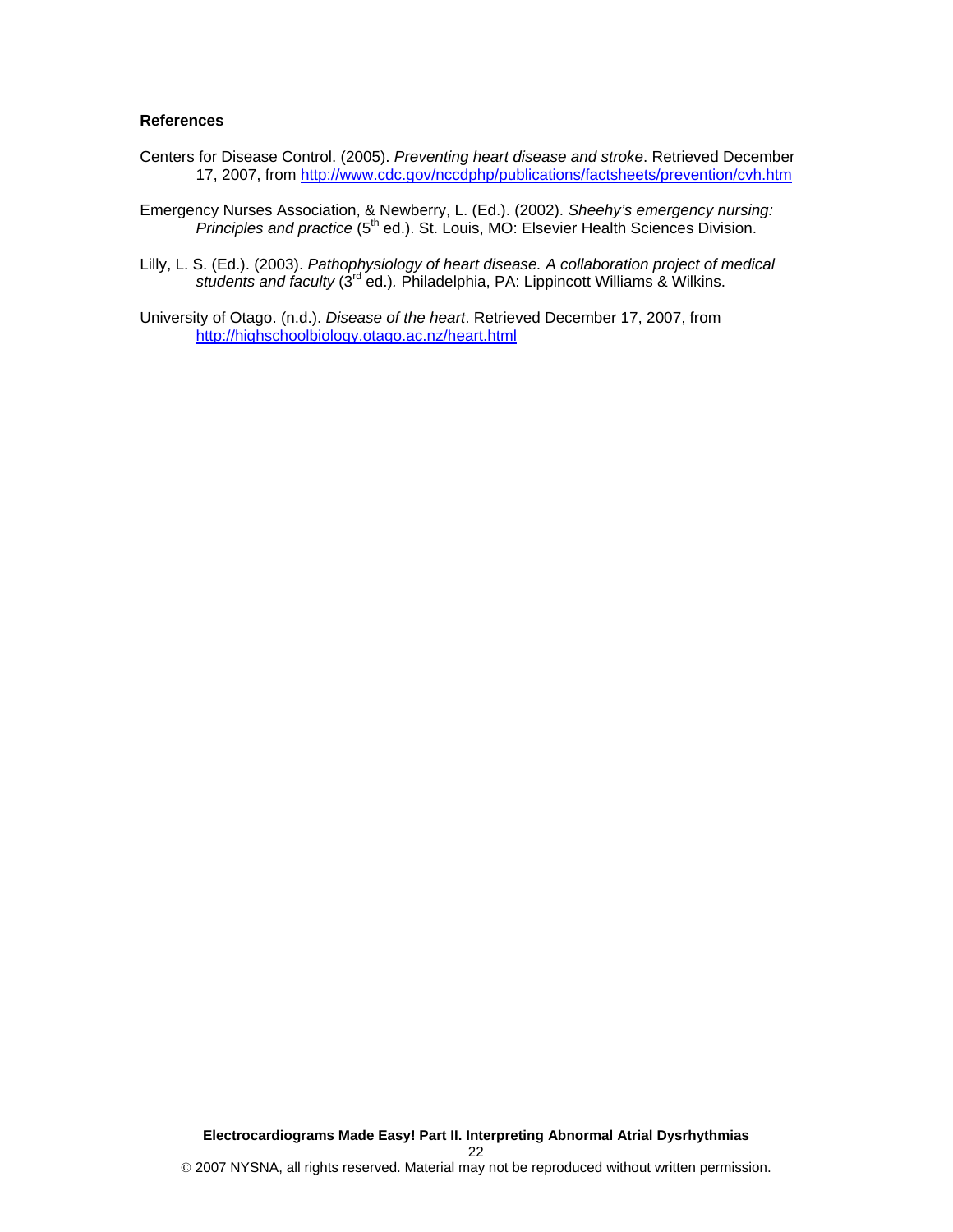## **Electrocardiograms Made Easy! Part II. Interpreting Abnormal Atrial Dysrhythmias Course Exam**

After studying the downloaded course and completing the course exam, you need to enter your answers online. **Answers cannot be graded from this downloadable version of the course.** To enter your answers online, go to e-leaRN's Web site, www.elearnonline.net and click on the Login/My Account button. As a returning student, login using the username and password you created, click on the "Go to Course" link, and proceed to the course exam.

- 1. The heart's natural "pacemaker" is the \_\_\_\_\_\_\_\_\_\_\_\_\_.
	- A. AV node
	- B. Bundle of His
	- C. Purkinje Fibers
	- D. SA node
- 2. The presence of a P wave preceding the QRS complex indicates that the electrical impulse was generated in the \_\_\_\_\_\_\_\_\_.
	- A. Atria
	- B. Ventricles
- 3. Sinus bradycardia is a normally conducted rhythm with a rate above 60 beats.
	- A. True
	- B. False
- 4. The electrical stimulus for Sinus Tachycardia is the **constant of the and will "fire"** at a rate of **\_\_\_\_\_\_\_\_\_** beats per minute.
	- A. Purkinje Fibers; 60 100
	- B. SA node; 100 160
	- C. Left Bundle Branch; 100 140
	- D. SA Node; 40 80
- 5. Atrial fibrillation will result in a regular rhythm with clear P waves and a chaotic QRS complex.
	- A. True
	- B. False
- 6. In a Junctional rhythm the electrical stimulus originates in the \_\_\_\_\_\_\_\_\_\_ and will typically rate \_\_\_\_\_\_\_\_\_\_\_\_ beats per minute.
	- A. SA node; 40 80
	- B. Bundle of His; 60 100
	- C. AV node;  $40 60$
	- D. Ventricles; 80 100
- 7. An electrocardiogram showing an Accelerated Junctional rhythm will have a rate faster then a typical Junctional rhythm, but slower then Junctional tachycardia.
	- A. True
	- B. False

### **Electrocardiograms Made Easy! Part II. Interpreting Abnormal Atrial Dysrhythmias**